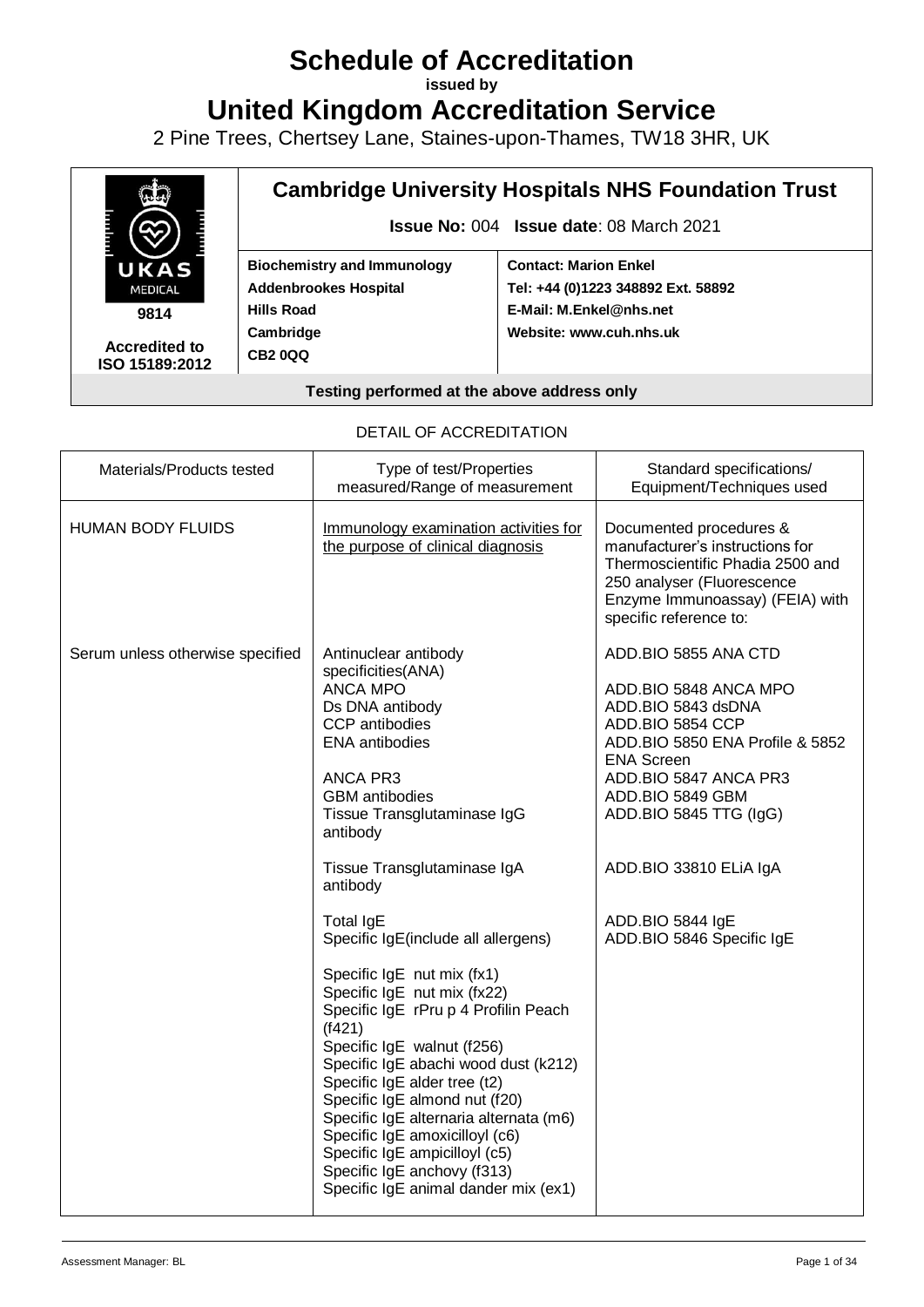

**United Kingdom Accreditation Service** 2 Pine Trees, Chertsey Lane, Staines-upon-Thames, TW18 3HR, UK

### **Cambridge University Hospitals NHS Trust**

**Issue No:** 004 **Issue date:** 08 March 2021

**Accredited to ISO 15189:2012** 

| Materials/Products tested        | Type of test/Properties<br>measured/Range of measurement                                                                                                                                                                                                                                                                                                                                                                                                                                                                                                                                                                                                                                                                                                                                                                                                                                                                                   | Standard specifications/<br>Equipment/Techniques used                                                                                                                                     |
|----------------------------------|--------------------------------------------------------------------------------------------------------------------------------------------------------------------------------------------------------------------------------------------------------------------------------------------------------------------------------------------------------------------------------------------------------------------------------------------------------------------------------------------------------------------------------------------------------------------------------------------------------------------------------------------------------------------------------------------------------------------------------------------------------------------------------------------------------------------------------------------------------------------------------------------------------------------------------------------|-------------------------------------------------------------------------------------------------------------------------------------------------------------------------------------------|
| <b>HUMAN BODY FLUIDS</b>         | Immunology examination activities for<br>the purpose of clinical diagnosis                                                                                                                                                                                                                                                                                                                                                                                                                                                                                                                                                                                                                                                                                                                                                                                                                                                                 | Documented procedures &<br>manufacturer's instructions for<br>Thermoscientific Phadia 2500 and<br>250 analyser (Fluorescence<br>Enzyme Immunoassay) (FEIA) with<br>specific reference to: |
| Serum unless otherwise specified | Specific IgE(include all allergens)<br>Specific IgE apple (f49)<br>Specific IgE apricot (f237)<br>Specific IgE aspergillus flavus (m228)<br>Specific IgE aspergillus fumigatus<br>(m3)<br>Specific IgE aspergillus niger (m207)<br>Specific IgE aubergine (f262)<br>Specific IgE avocado (f96)<br>Specific IgE banana (f92)<br>Specific IgE barley (f6)<br>Specific IgE beech tree (t5)<br>Specific IgE beef meat (f27)<br>Specific IgE blue mussel (f37)<br>Specific IgE Blueberry (f288)<br>Specific IgE brazil nut (f18)<br>Specific IgE broccoli (f260)<br>Specific IgE Buckwheat (f11)<br>Specific IgE budgerigar feathers (e78)<br>Specific IgE Budgerigar,<br>Canary, Parakeet, Parrot, finch<br>feathers (ex72)<br>Specific IgE bumble bee venom (i205)<br>Specific IgE canary feathers (e201)<br>Specific IgE candida albicans(m5)<br>Specific IgE Carrot (f31)<br>Specific IgE cashew nut (f202)<br>Specific IgE Cat dander (e1) | ADD.BIO 5846 Specific IgE                                                                                                                                                                 |
|                                  |                                                                                                                                                                                                                                                                                                                                                                                                                                                                                                                                                                                                                                                                                                                                                                                                                                                                                                                                            |                                                                                                                                                                                           |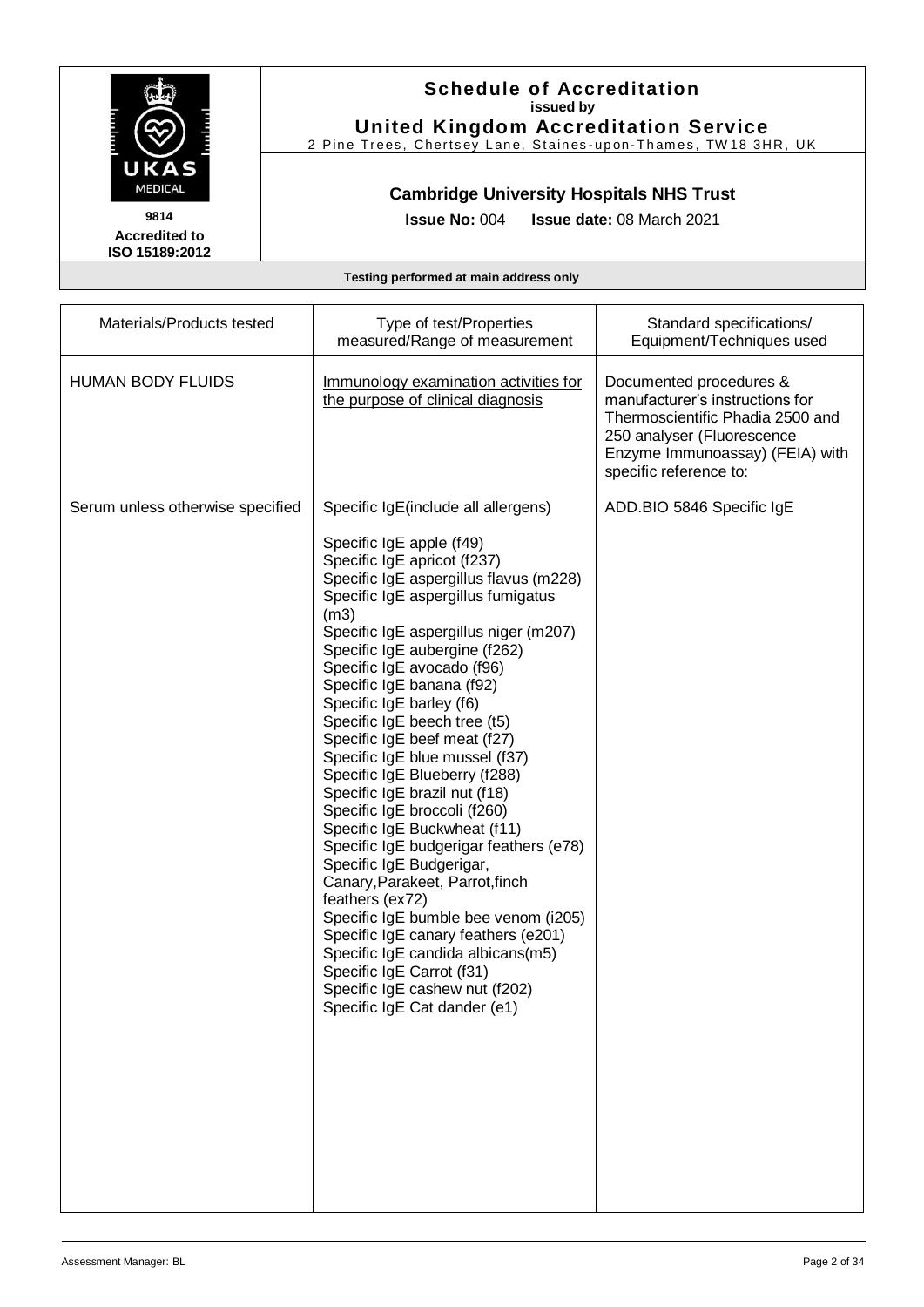

## **Schedule of Accreditation issued by**

**United Kingdom Accreditation Service** 2 Pine Trees, Chertsey Lane, Staines-upon-Thames, TW18 3HR, UK

### **Cambridge University Hospitals NHS Trust**

**Issue No:** 004 **Issue date:** 08 March 2021

| Materials/Products tested        | Type of test/Properties<br>measured/Range of measurement                                                                                                                                                                                                                                                                                                                                                                                                                                                                                                                                                                                                                                                                                                                                                                                                                                                                   | Standard specifications/<br>Equipment/Techniques used                                                                                                                                     |
|----------------------------------|----------------------------------------------------------------------------------------------------------------------------------------------------------------------------------------------------------------------------------------------------------------------------------------------------------------------------------------------------------------------------------------------------------------------------------------------------------------------------------------------------------------------------------------------------------------------------------------------------------------------------------------------------------------------------------------------------------------------------------------------------------------------------------------------------------------------------------------------------------------------------------------------------------------------------|-------------------------------------------------------------------------------------------------------------------------------------------------------------------------------------------|
| <b>HUMAN BODY FLUIDS</b>         | Immunology examination activities for<br>the purpose of clinical diagnosis                                                                                                                                                                                                                                                                                                                                                                                                                                                                                                                                                                                                                                                                                                                                                                                                                                                 | Documented procedures &<br>manufacturer's instructions for<br>Thermoscientific Phadia 2500 and<br>250 analyser (Fluorescence<br>Enzyme Immunoassay) (FEIA) with<br>specific reference to: |
| Serum unless otherwise specified | Specific IgE(include all allergens)<br>Specific IgE cefaclor (c7)<br>Specific IgE celery (f85)<br>Specific IgE Cheese (Mould Type)<br>(f82)<br>Specific IgE cheese(cheddar type)<br>(f81)<br>Specific IgE cherry (f242)<br>Specific IgE chicken feather (e85)<br>Specific IgE chicken meat (f83)<br>Specific IgE chickpea (f309)<br>Specific IgE chilli pepper (f279)<br>Specific IgE chlorhexidine (c8)<br>Specific IgE chocolate (f93)<br>Specific IgE cladosporium herbarum<br>(m2)<br>Specific IgE cocksfoot (g3)<br>Specific IgE coconut (f36)<br>Specific IgE cod (f3)<br>Specific IgE coffee (f221)<br>Specific IgE Common Wasp Venom<br>(i3)<br>Specific IgE coriander (f317)<br>Specific IgE cow dander (e4)<br>Specific IgE cow milk (f2)<br>Specific IgE cow whey (f236)<br>Specific IgE crab(f23)<br>Specific IgE cucumber (f244)<br>Specific IgE cultivated wheat pollen<br>(g15)<br>Specific IgE date (f289) | ADD.BIO 5846 Specific IgE                                                                                                                                                                 |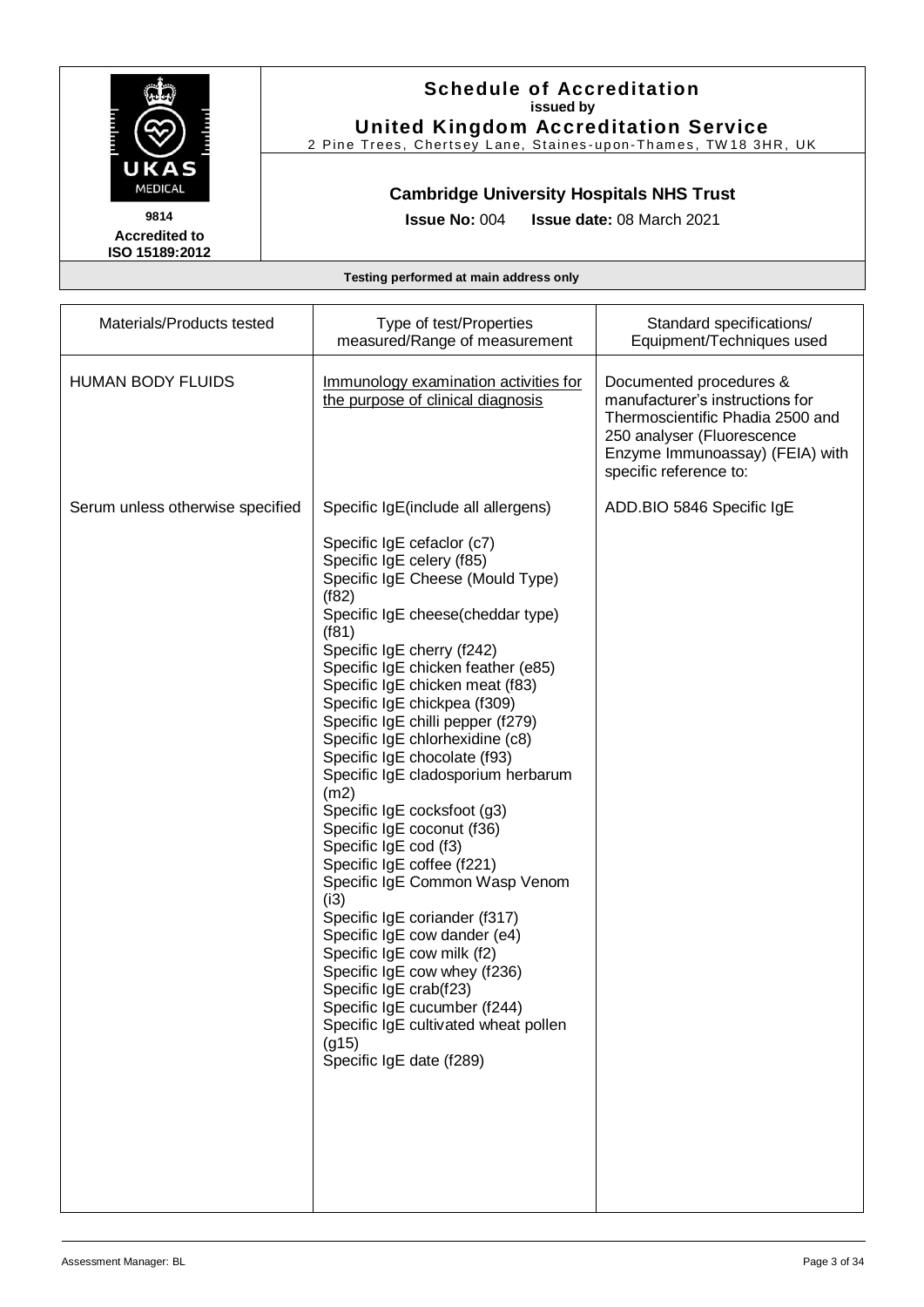

**United Kingdom Accreditation Service** 2 Pine Trees, Chertsey Lane, Staines-upon-Thames, TW18 3HR, UK

### **Cambridge University Hospitals NHS Trust**

**Issue No:** 004 **Issue date:** 08 March 2021

**Accredited to ISO 15189:2012** 

| Materials/Products tested        | Type of test/Properties<br>measured/Range of measurement                                                                                                                                                                                                                                                                                                                                                                                                                                                                                                                                                                                                                                                                                                                                                                                              | Standard specifications/<br>Equipment/Techniques used                                                                                                                                     |
|----------------------------------|-------------------------------------------------------------------------------------------------------------------------------------------------------------------------------------------------------------------------------------------------------------------------------------------------------------------------------------------------------------------------------------------------------------------------------------------------------------------------------------------------------------------------------------------------------------------------------------------------------------------------------------------------------------------------------------------------------------------------------------------------------------------------------------------------------------------------------------------------------|-------------------------------------------------------------------------------------------------------------------------------------------------------------------------------------------|
| <b>HUMAN BODY FLUIDS</b>         | Immunology examination activities for<br>the purpose of clinical diagnosis                                                                                                                                                                                                                                                                                                                                                                                                                                                                                                                                                                                                                                                                                                                                                                            | Documented procedures &<br>manufacturer's instructions for<br>Thermoscientific Phadia 2500 and<br>250 analyser (Fluorescence<br>Enzyme Immunoassay) (FEIA) with<br>specific reference to: |
| Serum unless otherwise specified | Specific IgE(include all allergens)                                                                                                                                                                                                                                                                                                                                                                                                                                                                                                                                                                                                                                                                                                                                                                                                                   | ADD.BIO 5846 Specific IgE                                                                                                                                                                 |
|                                  | Specific IgE dog dander (e5)<br>Specific IgE Duck feathers (e86)<br>Specific IgE egg white (f1)<br>Specific IgE egg yolk (f75)<br>Specific IgE ethylene oxide (k78)<br>Specific IgE european hornet venom<br>(i75)<br>Specific IgE ferret epithelium (e217)<br>Specific IgE fig (f328)<br>Specific IgE fish Mix (fX2)<br>Specific IgE food mix (fx5)<br>Specific IgE fowl mix,<br>Goose, Chicken, Duck, Turkey feathers<br>(ex71)<br>Specific IgE Gal-Alpha-1, 3-Gal<br>Thyroglobulin, Bovine (o215)<br>Specific IgE garlic (f47)<br>Specific IgE gerbil epithelium (e209)<br>Specific IgE ginger (f270)<br>Specific IgE gluten (f79)<br>Specific IgE goat epithelium (e80)<br>Specific IgE goat milk (f300)<br>Specific IgE golden rod (w12)<br>Specific IgE goose feather (e70)<br>Specific IgE goosefoot (w10)<br>Specific IgE grain weevil (i202) |                                                                                                                                                                                           |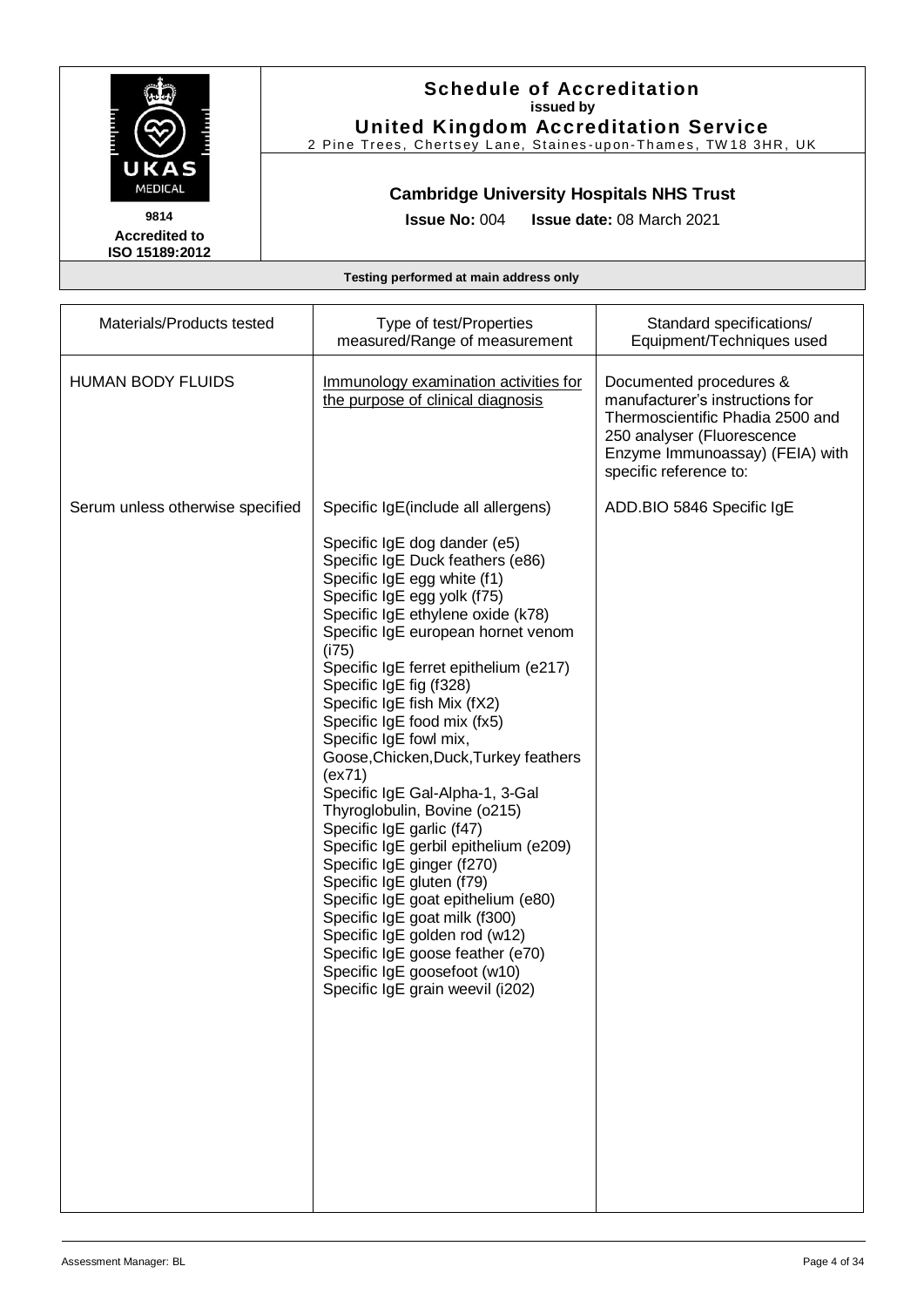

**United Kingdom Accreditation Service** 2 Pine Trees, Chertsey Lane, Staines-upon-Thames, TW18 3HR, UK

### **Cambridge University Hospitals NHS Trust**

**Issue No:** 004 **Issue date:** 08 March 2021

**Accredited to ISO 15189:2012** 

| Materials/Products tested        | Type of test/Properties<br>measured/Range of measurement                                                                                                                                                                                                                                                                                                                                                                                                                                                                                                                                                                                                                                                                                                                                                                                         | Standard specifications/<br>Equipment/Techniques used                                                                                                                                     |
|----------------------------------|--------------------------------------------------------------------------------------------------------------------------------------------------------------------------------------------------------------------------------------------------------------------------------------------------------------------------------------------------------------------------------------------------------------------------------------------------------------------------------------------------------------------------------------------------------------------------------------------------------------------------------------------------------------------------------------------------------------------------------------------------------------------------------------------------------------------------------------------------|-------------------------------------------------------------------------------------------------------------------------------------------------------------------------------------------|
| <b>HUMAN BODY FLUIDS</b>         | Immunology examination activities for<br>the purpose of clinical diagnosis                                                                                                                                                                                                                                                                                                                                                                                                                                                                                                                                                                                                                                                                                                                                                                       | Documented procedures &<br>manufacturer's instructions for<br>Thermoscientific Phadia 2500 and<br>250 analyser (Fluorescence<br>Enzyme Immunoassay) (FEIA) with<br>specific reference to: |
| Serum unless otherwise specified | Specific IgE(include all allergens)<br>Specific IgE grape (f259)<br>Specific IgE grapefruit (f209)<br>Specific IgE grass mix (gx1)<br>Specific IgE guinea pig epithelium<br>(e6)<br>Specific IgE haddock (f42)<br>Specific IgE hamster epithelium (e84)<br>Specific IgE hazel nut (f17)<br>Specific IgE hazel tree (t4)<br>Specific IgE herring (f205)<br>Specific IgE honey (f247)<br>Specific IgE Honey Bee Venom (i1)<br>Specific IgE horse dander (e3)<br>Specific IgE horse fly (i204)<br>Specific IgE house dust mite<br>dermatophagoides pteronyssinus (d1)<br>Specific IgE house dust mite.<br>d.farinae (d2)<br>Specific IgE insulin bovine (c71)<br>Specific IgE insulin human (c73)<br>Specific IgE insulin porcine (c70)<br>Specific IgE isocyanate MDI (k76)<br>Specific IgE isocynate HDI (k77)<br>Specific IgE kidney bean (f287) | ADD.BIO 5846 Specific IgE                                                                                                                                                                 |
|                                  |                                                                                                                                                                                                                                                                                                                                                                                                                                                                                                                                                                                                                                                                                                                                                                                                                                                  |                                                                                                                                                                                           |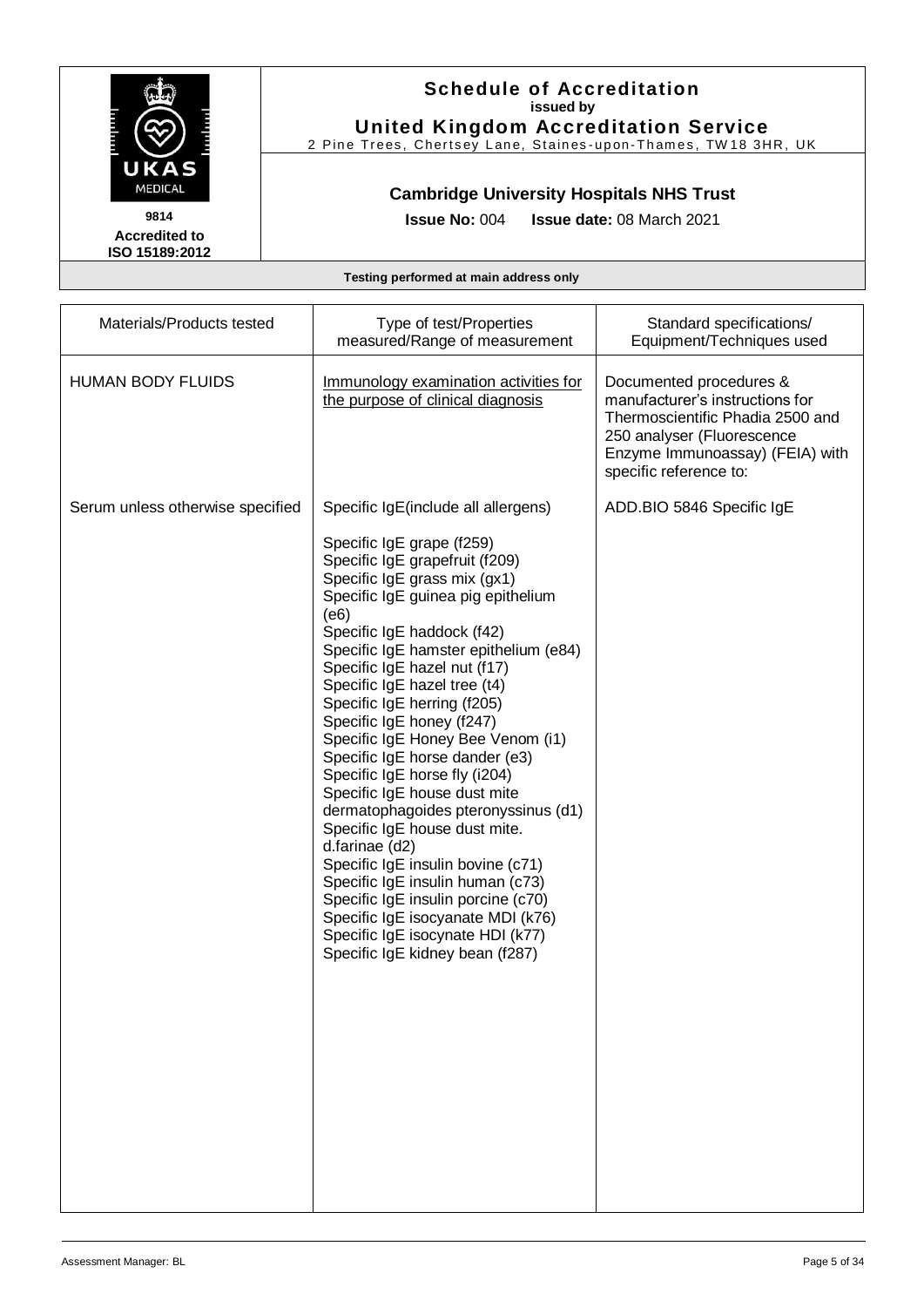

## **Schedule of Accreditation issued by**

**United Kingdom Accreditation Service** 2 Pine Trees, Chertsey Lane, Staines-upon-Thames, TW18 3HR, UK

### **Cambridge University Hospitals NHS Trust**

**Issue No:** 004 **Issue date:** 08 March 2021

| Materials/Products tested        | Type of test/Properties<br>measured/Range of measurement                                                                                                                                                                                                                                                                                                                                                                                                                                                                                                                                                                                                                                                                                                                                                                                                                                                                                  | Standard specifications/<br>Equipment/Techniques used                                                                                                                                     |
|----------------------------------|-------------------------------------------------------------------------------------------------------------------------------------------------------------------------------------------------------------------------------------------------------------------------------------------------------------------------------------------------------------------------------------------------------------------------------------------------------------------------------------------------------------------------------------------------------------------------------------------------------------------------------------------------------------------------------------------------------------------------------------------------------------------------------------------------------------------------------------------------------------------------------------------------------------------------------------------|-------------------------------------------------------------------------------------------------------------------------------------------------------------------------------------------|
| <b>HUMAN BODY FLUIDS</b>         | Immunology examination activities for<br>the purpose of clinical diagnosis                                                                                                                                                                                                                                                                                                                                                                                                                                                                                                                                                                                                                                                                                                                                                                                                                                                                | Documented procedures &<br>manufacturer's instructions for<br>Thermoscientific Phadia 2500 and<br>250 analyser (Fluorescence<br>Enzyme Immunoassay) (FEIA) with<br>specific reference to: |
| Serum unless otherwise specified | Specific IgE(include all allergens)                                                                                                                                                                                                                                                                                                                                                                                                                                                                                                                                                                                                                                                                                                                                                                                                                                                                                                       | ADD.BIO 5846 Specific IgE                                                                                                                                                                 |
|                                  | Specific IgE kiwi fruit (f84)<br>Specific IgE lamb meat (f88)<br>Specific IgE latex (k82)<br>Specific IgE lemon (f208)<br>Specific IgE lentil (f235)<br>Specific IgE lettuce (f215)<br>Specific IgE linseed (f333)<br>Specific IgE lobster (f80)<br>Specific IgE lupin seed (f335)<br>Specific IgE macadamia nut (f345)<br>Specific IgE mackerel (f206)<br>Specific IgE maize (f8)<br>Specific IgE mango (f91)<br>Specific IgE meadow fescue (g4)<br>Specific IgE mealworm (o211)<br>Specific IgE melon (f87)<br>Specific IgE mint (f332)<br>Specific IgE morphine (c260)<br>Specific IgE mosquito (i71)<br>Specific IgE mould mx1-penicillium<br>etc (m1)<br>Specific IgE mouse epithelium (e71)<br>Specific IgE mouse urine (e72)<br>Specific IgE mugwort (w6)<br>Specific IgE mushroom (f212)<br>Specific IgE mustard (f89)<br>Specific IgE nBos d 4 alpha-<br>lactalbumin (f76)<br>Specific IgE nBos d 5 beta-<br>lactoglobulin (f77) |                                                                                                                                                                                           |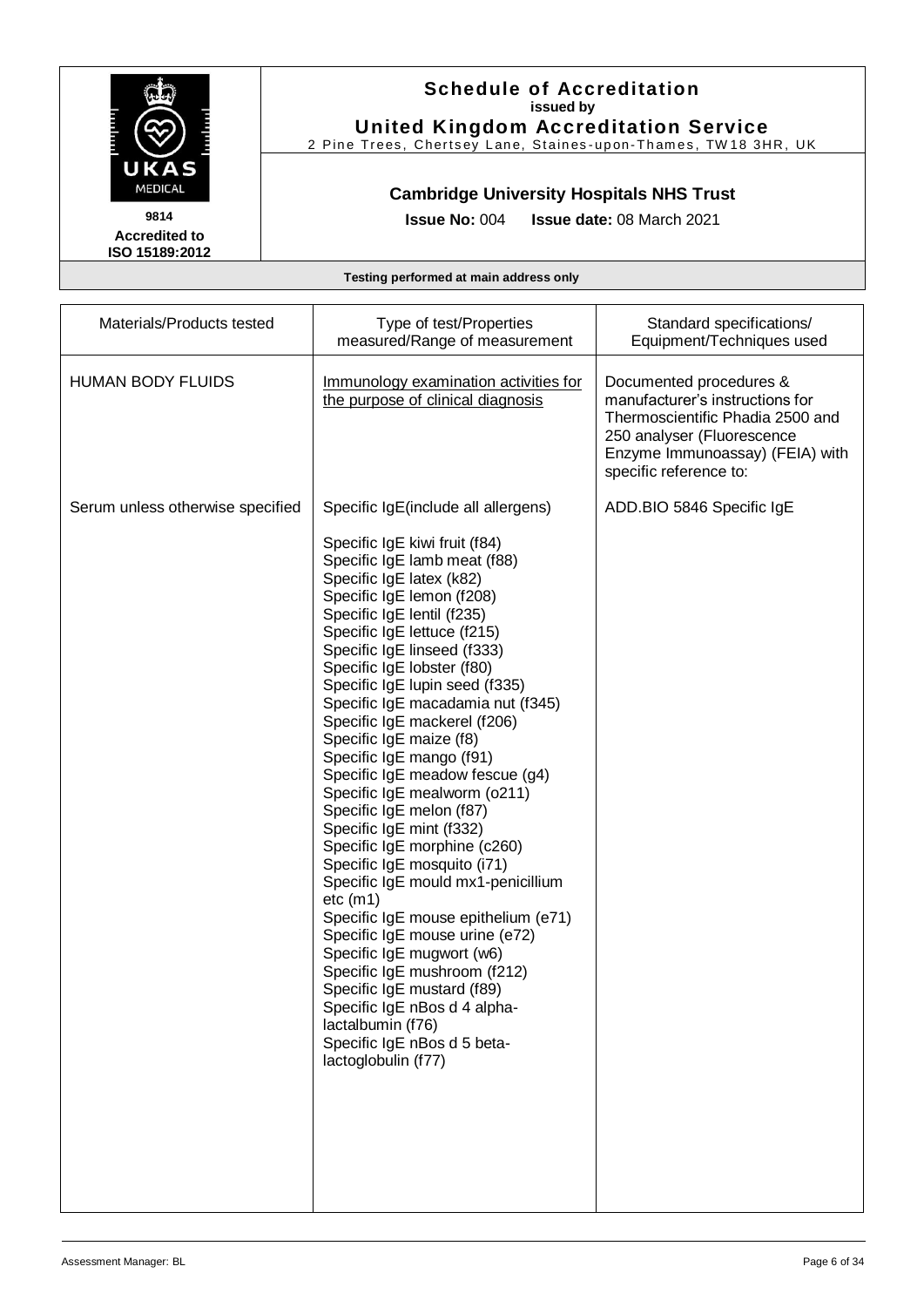

**United Kingdom Accreditation Service** 2 Pine Trees, Chertsey Lane, Staines-upon-Thames, TW18 3HR, UK

### **Cambridge University Hospitals NHS Trust**

**Issue No:** 004 **Issue date:** 08 March 2021

**Accredited to ISO 15189:2012** 

| Materials/Products tested        | Type of test/Properties<br>measured/Range of measurement                                                                                                                                                                                                                                                                                                                                                                                                                                                                                                                                                                                                                                                                                                                                                                                            | Standard specifications/<br>Equipment/Techniques used                                                                                                                                     |
|----------------------------------|-----------------------------------------------------------------------------------------------------------------------------------------------------------------------------------------------------------------------------------------------------------------------------------------------------------------------------------------------------------------------------------------------------------------------------------------------------------------------------------------------------------------------------------------------------------------------------------------------------------------------------------------------------------------------------------------------------------------------------------------------------------------------------------------------------------------------------------------------------|-------------------------------------------------------------------------------------------------------------------------------------------------------------------------------------------|
| <b>HUMAN BODY FLUIDS</b>         | Immunology examination activities for<br>the purpose of clinical diagnosis                                                                                                                                                                                                                                                                                                                                                                                                                                                                                                                                                                                                                                                                                                                                                                          | Documented procedures &<br>manufacturer's instructions for<br>Thermoscientific Phadia 2500 and<br>250 analyser (Fluorescence<br>Enzyme Immunoassay) (FEIA) with<br>specific reference to: |
| Serum unless otherwise specified | Specific IgE(include all allergens)<br>Specific IgE nBos d 8 Casein (f78)<br>Specific IgE nbos d8 caesin (f78)<br>Specific IgE nettle (w20)<br>Specific IgE nGal d 3 Conalbumin<br>(f323)<br>Specific IgE nGal d 4 Lysozyme<br>(k208)<br>Specific IgE oak tree (t7)<br>Specific IgE oat (f7)<br>Specific IgE olive tree (t9)<br>Specific IgE omega 5 gliadin (f416)<br>Specific IgE onion (f48)<br>Specific IgE orange (f33)<br>Specific IgE Ovoalbumin nGal d2<br>(f232)<br>Specific IgE Ovomucoid nGal d1<br>(f233)<br>Specific IgE oyster (f290)<br>Specific IgE paperwasp venom (i77)<br>Specific IgE paprika (f218)<br>Specific IgE parrot feathers (e213)<br>Specific IgE passion fruit (f294)<br>Specific IgE pea (f12)<br>Specific IgE peach (f95)<br>Specific IgE peanut (f13)<br>Specific IgE pear (f94)<br>Specific IgE pecan nut (f201) | ADD.BIO 5846 Specific IgE                                                                                                                                                                 |
|                                  |                                                                                                                                                                                                                                                                                                                                                                                                                                                                                                                                                                                                                                                                                                                                                                                                                                                     |                                                                                                                                                                                           |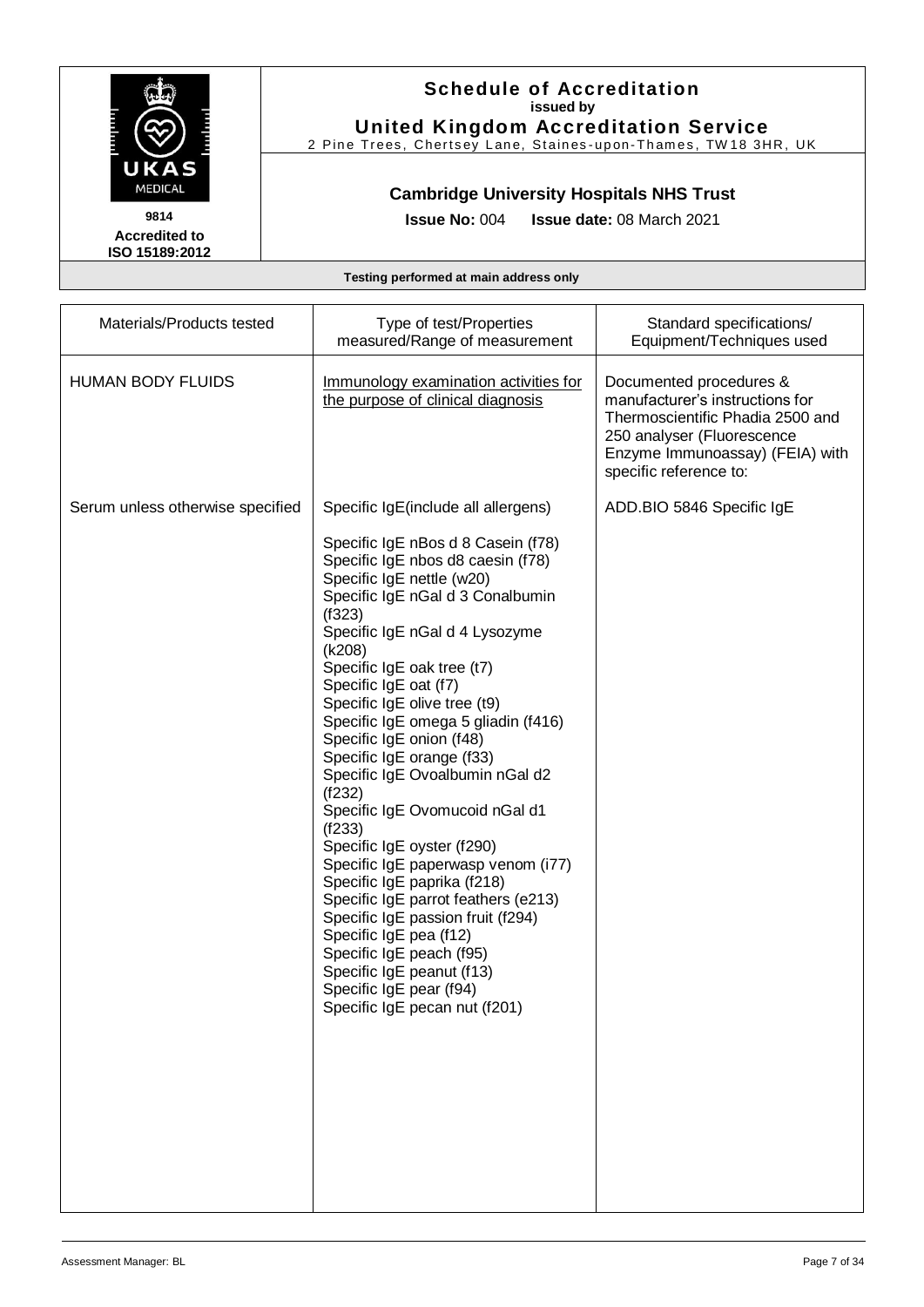

**United Kingdom Accreditation Service** 2 Pine Trees, Chertsey Lane, Staines-upon-Thames, TW18 3HR, UK

### **Cambridge University Hospitals NHS Trust**

**Issue No:** 004 **Issue date:** 08 March 2021

**Accredited to ISO 15189:2012** 

| Materials/Products tested        | Type of test/Properties<br>measured/Range of measurement                                                                                                                                                                                                                                                                                                                                                                                                                                                                                                                                                                                                                                                                                                                                                                                                      | Standard specifications/<br>Equipment/Techniques used                                                                                                                                     |
|----------------------------------|---------------------------------------------------------------------------------------------------------------------------------------------------------------------------------------------------------------------------------------------------------------------------------------------------------------------------------------------------------------------------------------------------------------------------------------------------------------------------------------------------------------------------------------------------------------------------------------------------------------------------------------------------------------------------------------------------------------------------------------------------------------------------------------------------------------------------------------------------------------|-------------------------------------------------------------------------------------------------------------------------------------------------------------------------------------------|
| <b>HUMAN BODY FLUIDS</b>         | Immunology examination activities for<br>the purpose of clinical diagnosis                                                                                                                                                                                                                                                                                                                                                                                                                                                                                                                                                                                                                                                                                                                                                                                    | Documented procedures &<br>manufacturer's instructions for<br>Thermoscientific Phadia 2500 and<br>250 analyser (Fluorescence<br>Enzyme Immunoassay) (FEIA) with<br>specific reference to: |
| Serum unless otherwise specified | Specific IgE(include all allergens)<br>Specific IgE penicilloyl G (c1)<br>Specific IgE penicilloyl V (c2)<br>Specific IgE pepper green (f263)<br>Specific IgE pholocodine (c261)<br>Specific IgE pigeon feathers (e215)<br>Specific IgE pine tree (t213)<br>Specific IgE pineapple (f210)<br>Specific IgE pinenut (f253)<br>Specific IgE pistachio nut (f203)<br>Specific IgE pityrosporum orbiculare<br>(m70)<br>Specific IgE plaice (f254)<br>Specific IgE plantain (w9)<br>Specific IgE plum (f255)<br>Specific IgE Pollock f413<br>Specific IgE poppy seed (f224)<br>Specific IgE pork meat (f26)<br>Specific IgE potato (f35)<br>Specific IgE pumpkin seed (f226)<br>Specific IgE rabbit epithelium (e82)<br>Specific IgE ragweed (w3)<br>Specific IgE rAna O 3 Cashew Nut<br>(1443)<br>Specific IgE rape pollen (w203)<br>Specific IgE rape seed (f316) | ADD.BIO 5846 Specific IgE                                                                                                                                                                 |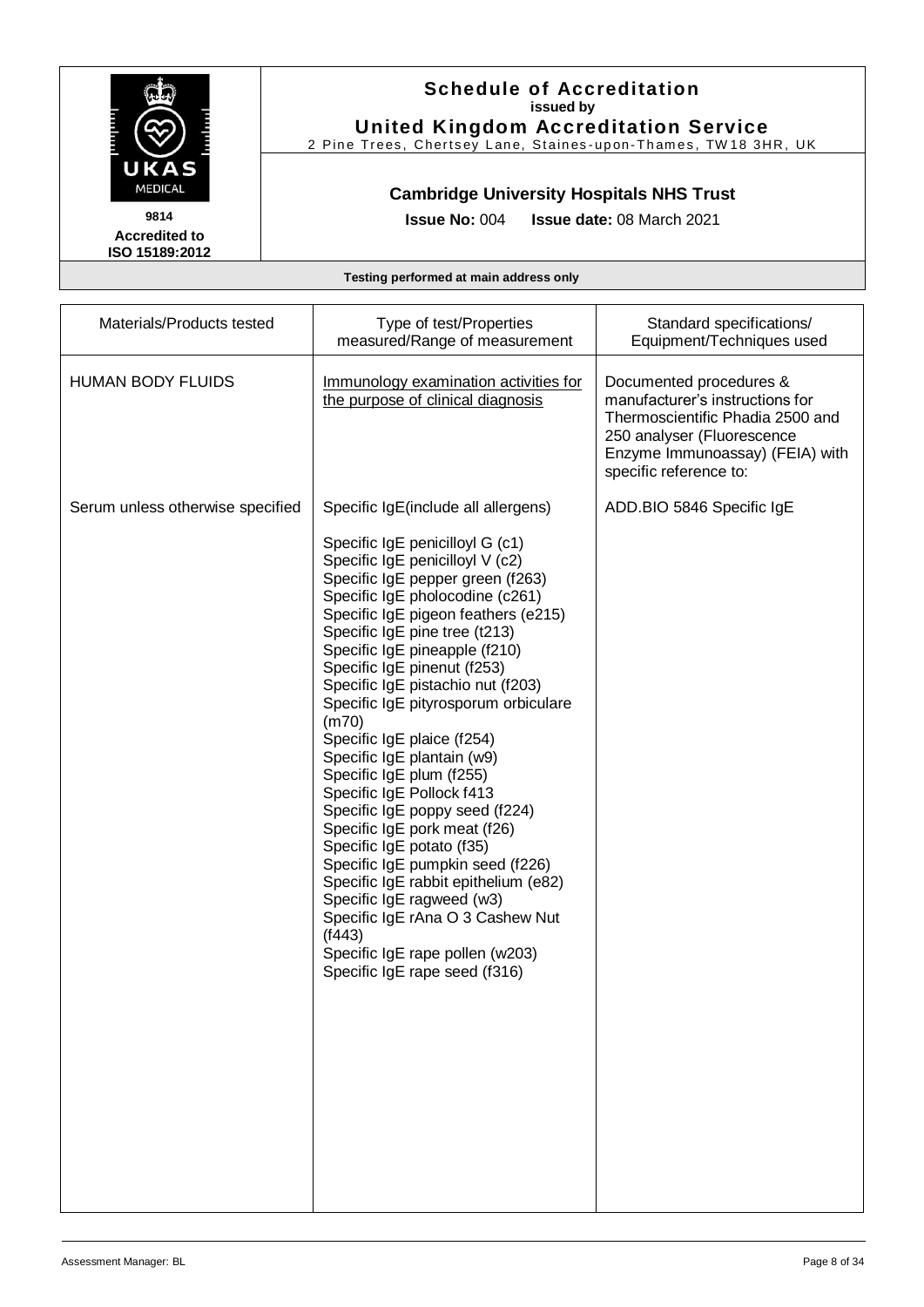

**United Kingdom Accreditation Service** 2 Pine Trees, Chertsey Lane, Staines-upon-Thames, TW18 3HR, UK

### **Cambridge University Hospitals NHS Trust**

**Issue No:** 004 **Issue date:** 08 March 2021

**Accredited to ISO 15189:2012** 

| Materials/Products tested        | Type of test/Properties<br>measured/Range of measurement                                                                                                                                                                                                                                                                                                                                                                                                                                                                                                                                                                                                                                                                                                             | Standard specifications/<br>Equipment/Techniques used                                                                                                                                     |
|----------------------------------|----------------------------------------------------------------------------------------------------------------------------------------------------------------------------------------------------------------------------------------------------------------------------------------------------------------------------------------------------------------------------------------------------------------------------------------------------------------------------------------------------------------------------------------------------------------------------------------------------------------------------------------------------------------------------------------------------------------------------------------------------------------------|-------------------------------------------------------------------------------------------------------------------------------------------------------------------------------------------|
| <b>HUMAN BODY FLUIDS</b>         | Immunology examination activities for<br>the purpose of clinical diagnosis                                                                                                                                                                                                                                                                                                                                                                                                                                                                                                                                                                                                                                                                                           | Documented procedures &<br>manufacturer's instructions for<br>Thermoscientific Phadia 2500 and<br>250 analyser (Fluorescence<br>Enzyme Immunoassay) (FEIA) with<br>specific reference to: |
| Serum unless otherwise specified | Specific IgE(include all allergens)<br>Specific IgE rApi m 10 Honey Bee<br>(i217)<br>Specific IgE rApi m 2 Honey Bee<br>(i214)<br>Specific IgE rApi m 3 Honey Bee<br>(i215)<br>Specific IgE rApi m 5 Honey Bee<br>(i216)<br>Specific IgE rApi M1 phospholipase<br>A2, honey bee (i208)<br>Specific IgE rAra h1 peanut (f422)<br>Specific IgE rAra h2 peanut (f423)<br>Specific IgE rAra h3 PEANUT (f424)<br>Specific IgE rAra h8 pr-10 peanut<br>(1352)<br>Specific IgE rAra h9 Itp peanut (f427)<br>Specific IgE raspberry (f343)<br>Specific IgE rat epithelium (e73)<br>Specific IgE rat urine (e74)<br>Specific IgE rBer e1 (f354)<br>Specific IgE rBet v 2 Profilin Birch<br>(t216)<br>Specific IgE rBet v 4 Birch (t220)<br>Specific IgE rBet v 6 Birch (t225) | ADD.BIO 5846 Specific IgE                                                                                                                                                                 |
|                                  |                                                                                                                                                                                                                                                                                                                                                                                                                                                                                                                                                                                                                                                                                                                                                                      |                                                                                                                                                                                           |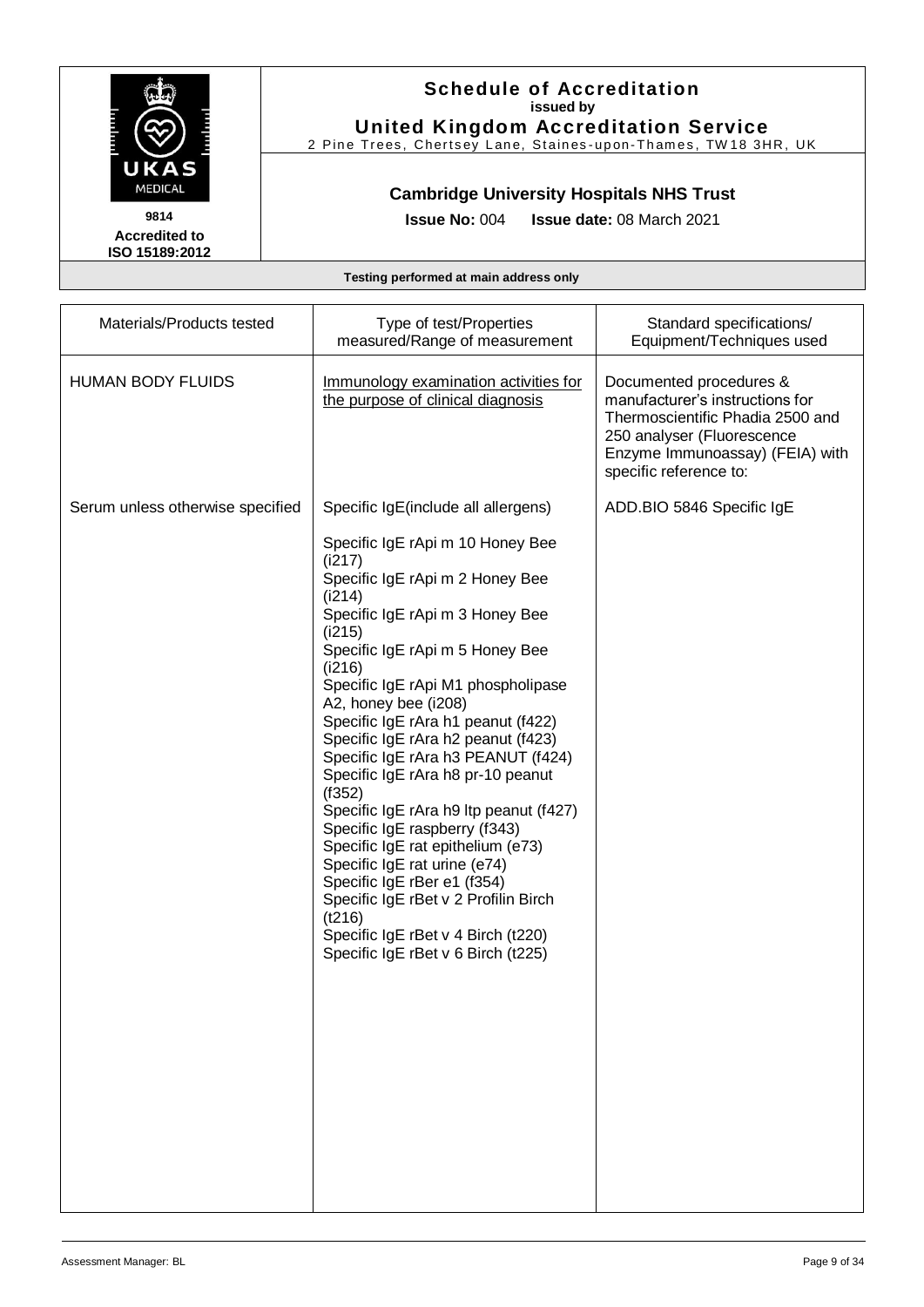

**United Kingdom Accreditation Service** 2 Pine Trees, Chertsey Lane, Staines-upon-Thames, TW18 3HR, UK

### **Cambridge University Hospitals NHS Trust**

**Issue No:** 004 **Issue date:** 08 March 2021

**Accredited to ISO 15189:2012** 

| Materials/Products tested        | Type of test/Properties<br>measured/Range of measurement                                                                                                                                                                                                                                                                                                                                                                                                                                                                                                                                                                                                                                                                                                                                                | Standard specifications/<br>Equipment/Techniques used                                                                                                                                     |
|----------------------------------|---------------------------------------------------------------------------------------------------------------------------------------------------------------------------------------------------------------------------------------------------------------------------------------------------------------------------------------------------------------------------------------------------------------------------------------------------------------------------------------------------------------------------------------------------------------------------------------------------------------------------------------------------------------------------------------------------------------------------------------------------------------------------------------------------------|-------------------------------------------------------------------------------------------------------------------------------------------------------------------------------------------|
| <b>HUMAN BODY FLUIDS</b>         | Immunology examination activities for<br>the purpose of clinical diagnosis                                                                                                                                                                                                                                                                                                                                                                                                                                                                                                                                                                                                                                                                                                                              | Documented procedures &<br>manufacturer's instructions for<br>Thermoscientific Phadia 2500 and<br>250 analyser (Fluorescence<br>Enzyme Immunoassay) (FEIA) with<br>specific reference to: |
| Serum unless otherwise specified | Specific IgE(include all allergens)<br>Specific IgE rbetv1 pr-10 birch (t215)<br>Specific IgE rCor a 1 PR-10 Hazel nut<br>(1428)<br>Specific IgE rCor a 14 Hazel nut<br>(f439)<br>Specific IgE rCor a 8 LTP Hazel nut<br>(1425)<br>Specific IgE rCor a 9 Hazel nut (f440)<br>Specific IgE rHev b 5 Latex (k218)<br>Specific IgE rHev b 6.02 Latex (k220)<br>Specific IgE rice (f9)<br>Specific igE rjug 1 Walnut (f441)<br>Specific IgE rJug r 3 LTP Walnut<br>(1442)<br>Specific IgE rMal d 1 pr-10 apple<br>(1434)<br>specific IgE rMal d 3 ltp apple (f435)<br>Specific IgE rpol d5 paperwasp (i210)<br>Specific IgE rPru p 1 PR-10 peach<br>(1419)<br>Specific IgE rPru P3 Itp peach (f420)<br>Specific IgE rTri a14 Itp wheat (f433)<br>Specific IgE rves v1 (i211)<br>Specific IgE rves v5 (i209) | ADD.BIO 5846 Specific IgE                                                                                                                                                                 |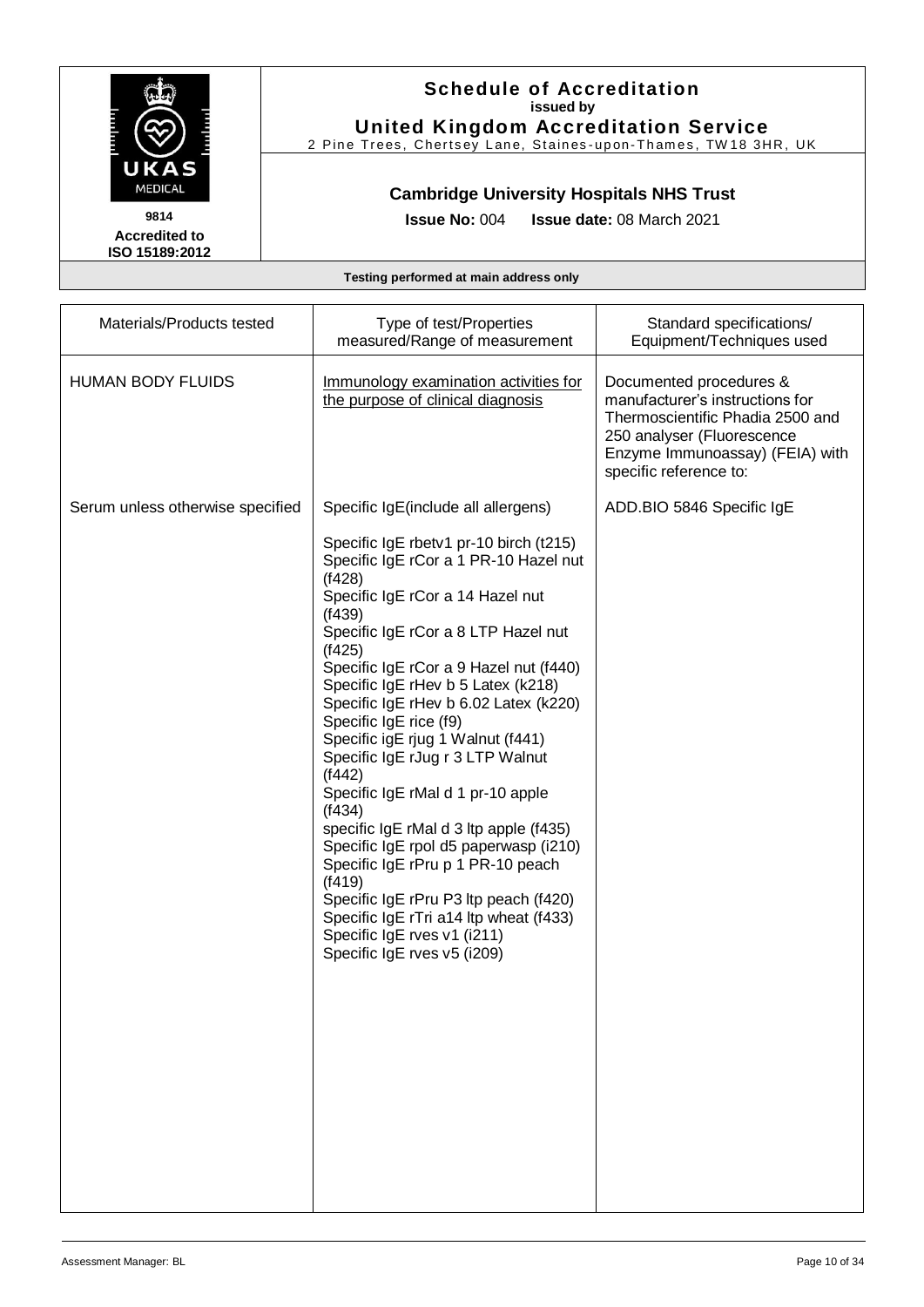

## **Schedule of Accreditation issued by**

**United Kingdom Accreditation Service** 2 Pine Trees, Chertsey Lane, Staines-upon-Thames, TW18 3HR, UK

### **Cambridge University Hospitals NHS Trust**

**Issue No:** 004 **Issue date:** 08 March 2021

| Materials/Products tested        | Type of test/Properties<br>measured/Range of measurement                                                                                                                                                                                                                                                                                                                                                                                                                                                                                                                                                                                                                                                                                                                                                                                             | Standard specifications/<br>Equipment/Techniques used                                                                                                                                     |
|----------------------------------|------------------------------------------------------------------------------------------------------------------------------------------------------------------------------------------------------------------------------------------------------------------------------------------------------------------------------------------------------------------------------------------------------------------------------------------------------------------------------------------------------------------------------------------------------------------------------------------------------------------------------------------------------------------------------------------------------------------------------------------------------------------------------------------------------------------------------------------------------|-------------------------------------------------------------------------------------------------------------------------------------------------------------------------------------------|
| <b>HUMAN BODY FLUIDS</b>         | Immunology examination activities for<br>the purpose of clinical diagnosis                                                                                                                                                                                                                                                                                                                                                                                                                                                                                                                                                                                                                                                                                                                                                                           | Documented procedures &<br>manufacturer's instructions for<br>Thermoscientific Phadia 2500 and<br>250 analyser (Fluorescence<br>Enzyme Immunoassay) (FEIA) with<br>specific reference to: |
| Serum unless otherwise specified | Specific IgE(include all allergens)<br>Specific IgE rye (f5)<br>Specific IgE Salmon (f41)<br>Specific IgE sardine (f308)<br>Specific IgE scallop (f338)<br>Specific IgE seminal fluid (o70)<br>Specific IgE sesame seed (f10)<br>Specific IgE sheep epithelium (e81)<br>Specific IgE shrimp (f24)<br>Specific IgE silver birch (t3)<br>Specific IgE soya bean (f14)<br>Specific IgE spinach (f214)<br>Specific IgE squid (f258)<br>Specific IgE storage mite acarus siro<br>(d70)<br>Specific IgE storage mite destructor<br>(d71)<br>Specific IgE strawberry (f44)<br>Specific IgE sunflower seed (k84)<br>Specific IgE suxamethonium (c202)<br>Specific IgE Sweet Chestnut (f299)<br>Specific IgE tea (f222)<br>Specific IgE tetanus toxoid (rc208)<br>Specific IgE timothy grass (g6)<br>Specific IgE tomato (f25)<br>Specific IgE tree mix (tx8) | ADD.BIO 5846 Specific IgE                                                                                                                                                                 |
|                                  |                                                                                                                                                                                                                                                                                                                                                                                                                                                                                                                                                                                                                                                                                                                                                                                                                                                      |                                                                                                                                                                                           |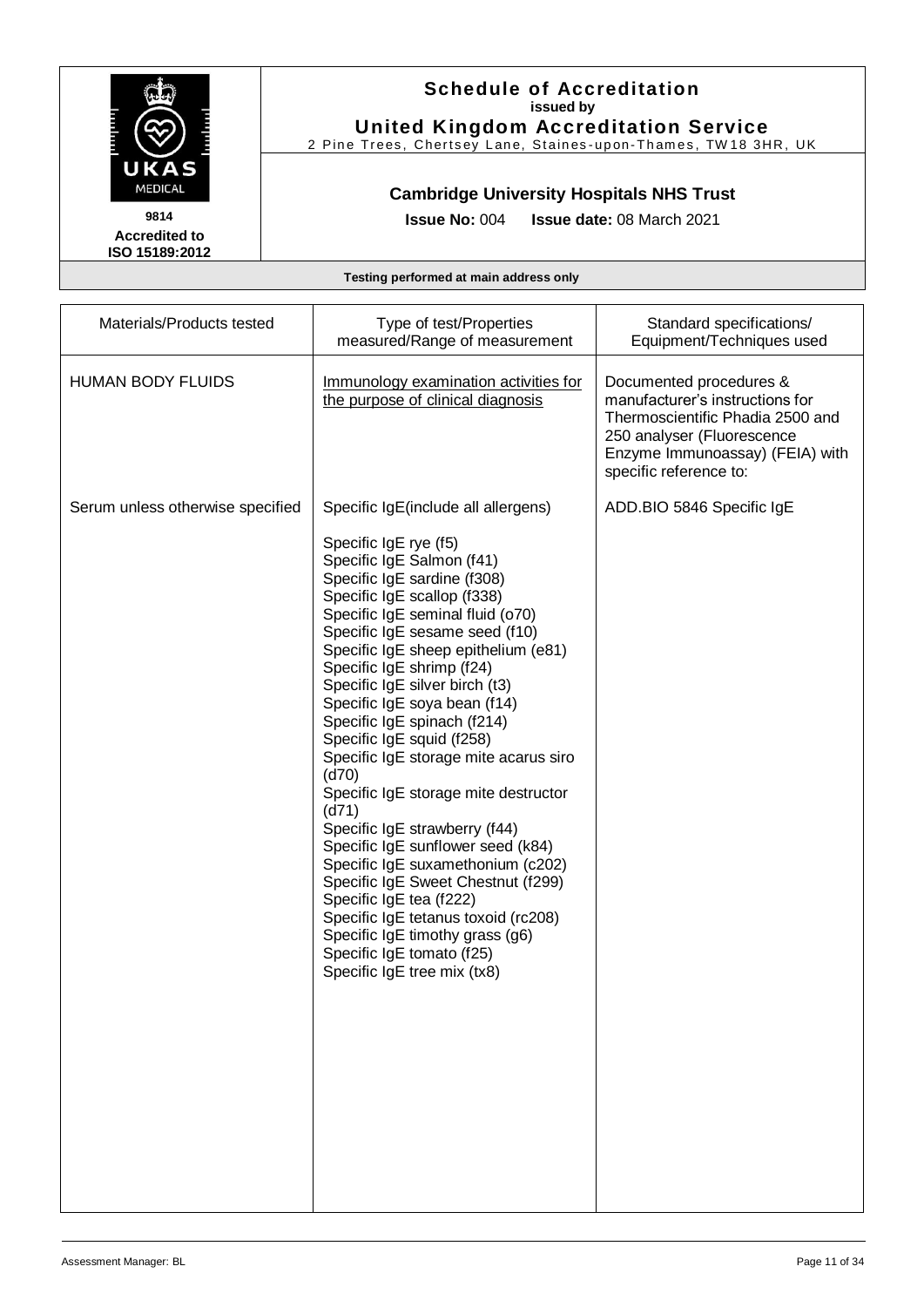

## **Schedule of Accreditation issued by**

**United Kingdom Accreditation Service** 2 Pine Trees, Chertsey Lane, Staines-upon-Thames, TW18 3HR, UK

### **Cambridge University Hospitals NHS Trust**

**Issue No:** 004 **Issue date:** 08 March 2021

| Materials/Products tested        | Type of test/Properties<br>measured/Range of measurement                                                                                                                                                                                                                                                                                                          | Standard specifications/<br>Equipment/Techniques used                                                                                                                                     |
|----------------------------------|-------------------------------------------------------------------------------------------------------------------------------------------------------------------------------------------------------------------------------------------------------------------------------------------------------------------------------------------------------------------|-------------------------------------------------------------------------------------------------------------------------------------------------------------------------------------------|
| <b>HUMAN BODY FLUIDS</b>         | Immunology examination activities for<br>the purpose of clinical diagnosis                                                                                                                                                                                                                                                                                        | Documented procedures &<br>manufacturer's instructions for<br>Thermoscientific Phadia 2500 and<br>250 analyser (Fluorescence<br>Enzyme Immunoassay) (FEIA) with<br>specific reference to: |
| Serum unless otherwise specified | Specific IgE(include all allergens)                                                                                                                                                                                                                                                                                                                               | ADD.BIO 5846 Specific IgE                                                                                                                                                                 |
|                                  | Specific igE Tropmysin Shrimp (f351)<br>Specific IgE tuna (f40)<br>Specific IgE turkey feathers (E89)<br>Specific IgE turkey meat (f284)<br>Specific IgE vanilla (f234)<br>Specific igE Weed Mix (wx3)<br>Specific IgE wheat (f4)<br>Specific IgE white bean (f15)<br>Specific IgE whole egg (f245)<br>Specific IgE willow tree (t12)<br>Specific IgE yeast (f45) |                                                                                                                                                                                           |
|                                  | Cardiolipin IgG antibodies                                                                                                                                                                                                                                                                                                                                        | ADD.BIO.5371 Cardiolipin IgG                                                                                                                                                              |
|                                  | Cardiolipin IgM antibodies                                                                                                                                                                                                                                                                                                                                        | ADD.BIO.5372 Cardiolipin IgM                                                                                                                                                              |
|                                  | Beta 2 glycoprotein 2 IgG antibodies                                                                                                                                                                                                                                                                                                                              | ADD.BIO 5373 IgG Beta 2<br>glycoprotein 1 antibody                                                                                                                                        |
|                                  | Beta 2 glycoprotein 2 IgM antibodies                                                                                                                                                                                                                                                                                                                              | ADD.BIO 5374 IgM Beta 2<br>glycoprotein 1 antibody                                                                                                                                        |
|                                  | Specific IgG Aspergillus<br>Specific IgG Pigeon<br>Specific IgG Budgerigar<br>Specific IgG Micropolyspora faeni                                                                                                                                                                                                                                                   | ADD.BIO 33993 Specific IgG                                                                                                                                                                |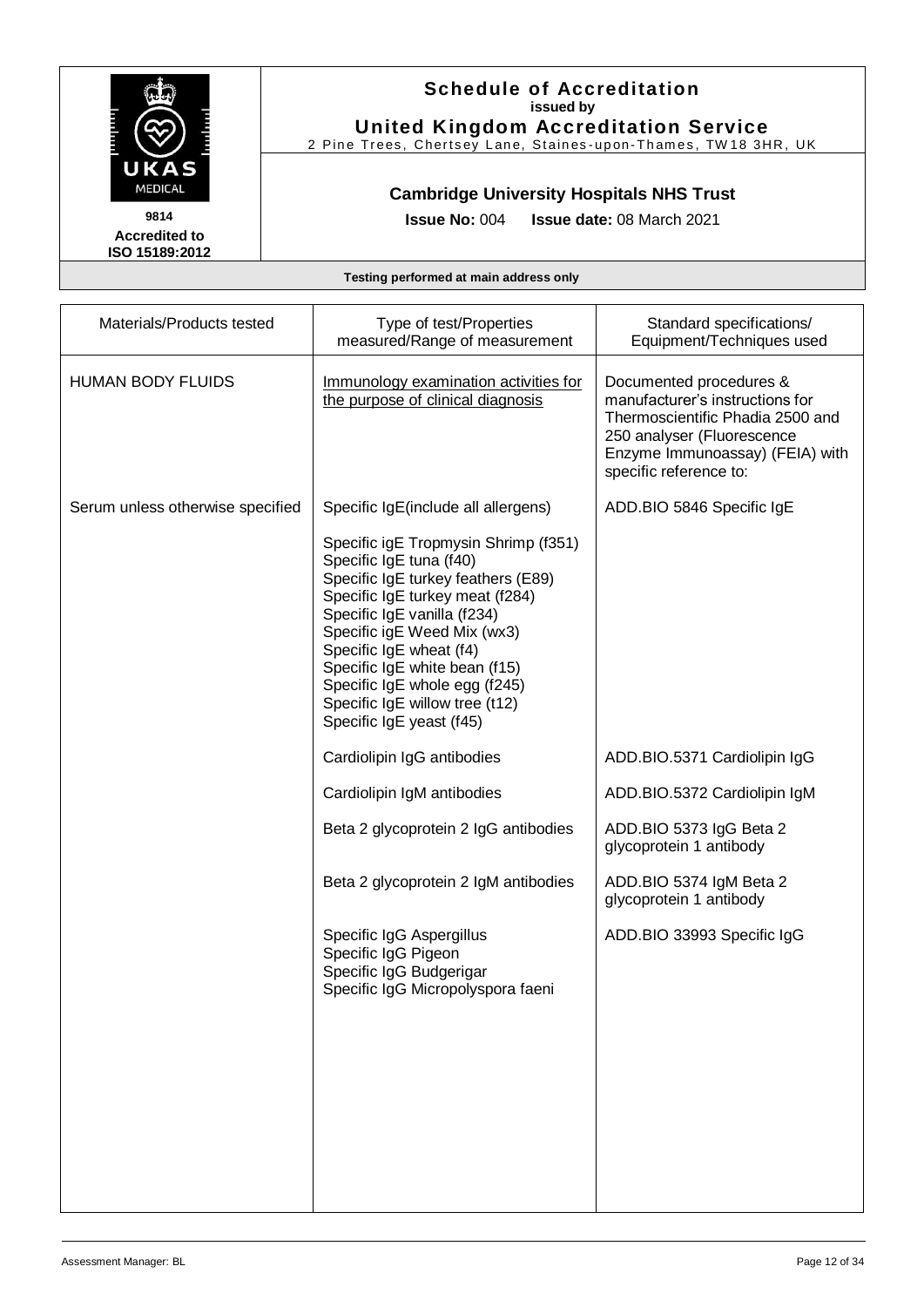

## **Schedule of Accreditation issued by**

**United Kingdom Accreditation Service** 2 Pine Trees, Chertsey Lane, Staines-upon-Thames, TW18 3HR, UK

### **Cambridge University Hospitals NHS Trust**

**Issue No:** 004 **Issue date:** 08 March 2021

| Materials/Products tested                    | Type of test/Properties<br>measured/Range of measurement                                         | Standard specifications/<br>Equipment/Techniques used                                                                                                                                     |
|----------------------------------------------|--------------------------------------------------------------------------------------------------|-------------------------------------------------------------------------------------------------------------------------------------------------------------------------------------------|
| HUMAN BODY FLUIDS (cont'd)                   | Immunology examination activities for<br>the purpose of clinical diagnosis<br>(cont'd)           | Documented procedures &<br>manufacturer's instructions for<br>Thermoscientific Phadia 2500 and<br>250 analyser (Fluorescence<br>Enzyme Immunoassay) (FEIA) with<br>specific reference to: |
| Serum unless otherwise specified<br>(cont'd) | Specific IgG Parrot                                                                              | ADD.BIO 33993 Specific IgG                                                                                                                                                                |
|                                              | Specific IgG Thermoactinomyce<br>vulgaris<br>Specific IgG Insulin Antibody<br>Mast cell tryptase | ADD.BIO 5839 Mast Cell Tryptase                                                                                                                                                           |
|                                              |                                                                                                  | Documented procedures &<br>manufacturer's instructions for<br>Werfen IL Quantalyser 160 with<br>specific reference to:                                                                    |
|                                              | Anti Nuclear Antibody (Hep 2)                                                                    | ADD.BIO 33845 HEP2 ANA                                                                                                                                                                    |
|                                              | Liver Autoantibodies                                                                             | ADD.BIO 33847 Composite Block<br>antibodies                                                                                                                                               |
|                                              | Gastric Parietal Cell Antibody                                                                   |                                                                                                                                                                                           |
|                                              | DNA (DS) Antibody, Crithidia luciliae,<br><b>IFA</b>                                             | ADD.BIO 33844 dsDNA<br>Autoantibodies (Crithidia)                                                                                                                                         |
|                                              | <b>ANCA</b>                                                                                      | ADD.BIO 33838                                                                                                                                                                             |
|                                              | <b>Adrenal Cortex Antibody</b>                                                                   | <b>INOVA Manual assay</b><br>Autoantibodies by indirect<br>immunofluorescence(IIF) ADD.BIO<br>33837 Adrenal Autoantibodies                                                                |
|                                              | Islet cell antibody                                                                              | INOVA Manual assay,<br>Autoantibodies by indirect<br>immunofluorescence(IIF) ADD.BIO<br>33839 Islet Cell Autoantibodies                                                                   |
|                                              | Skeletal (Striated) Muscle Antibody                                                              | <b>INOVA</b> - Assay indirect<br>Immunofluorescence ADD.BIO<br>33842 Skin Autoantibodies                                                                                                  |
|                                              |                                                                                                  |                                                                                                                                                                                           |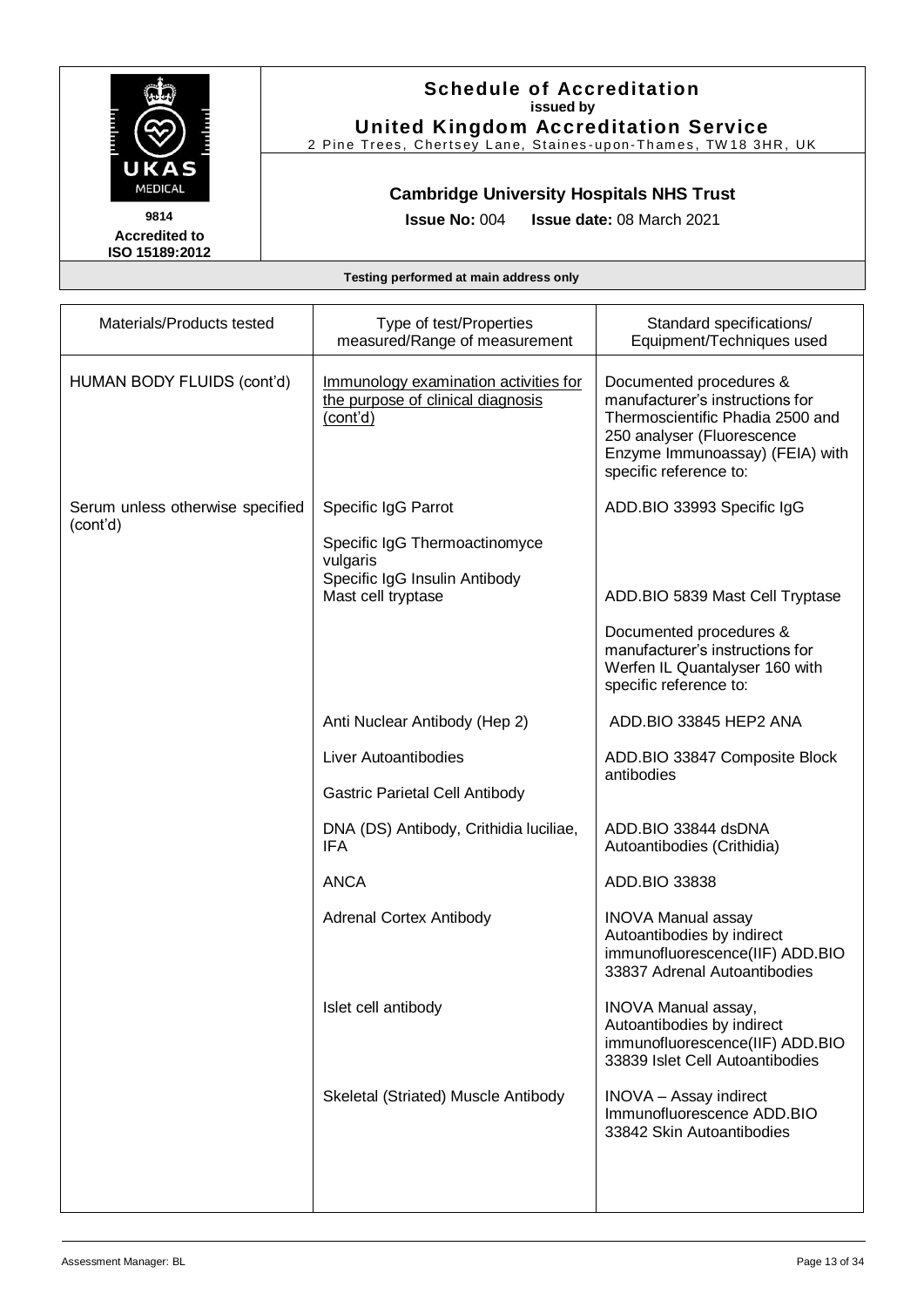

**United Kingdom Accreditation Service** 2 Pine Trees, Chertsey Lane, Staines-upon-Thames, TW18 3HR, UK

### **Cambridge University Hospitals NHS Trust**

**Accredited to ISO 15189:2012**  **Issue No:** 004 **Issue date:** 08 March 2021

| Materials/Products tested                    | Type of test/Properties<br>measured/Range of measurement                               | Standard specifications/<br>Equipment/Techniques used                                                                     |
|----------------------------------------------|----------------------------------------------------------------------------------------|---------------------------------------------------------------------------------------------------------------------------|
| HUMAN BODY FLUIDS (cont'd)                   | Immunology examination activities for<br>the purpose of clinical diagnosis<br>(cont'd) | Documented in house methods and<br>manufacturers instructions for                                                         |
| Serum unless otherwise specified<br>(cont'd) | Pemphigoid and Pemphigus Antibody                                                      | <b>INOVA</b> - Assay indirect<br>immunofluorescence<br>Autoantibodies ADD.BIO 33842<br><b>Skin Autoantibodies</b>         |
|                                              | Ovarian Antibody                                                                       | INOVA - Assay indirect<br>immunofluorescence<br>Autoantibodies ADD.BIO 33840<br><b>Ovarian Autoantibodies</b>             |
|                                              | Cardiac Muscle Antibody                                                                | <b>INOVA</b> - Assay indirect<br>immunofluorescence - (IIF)<br>ADD.BIO 33843 Cardiac Muscle<br>Autoantibodies             |
|                                              | Paraneoplastic Antibody Profile                                                        | <b>INOVA- Assay indirect</b><br>immunofluorescence (IIF) ADD.BIO<br>33924 Paraneoplastic<br>Autoantibodies                |
|                                              | Endomysial Antibody IgA and IgG                                                        | <b>INOVA</b> - Assay indirect<br>immunofluorescence(IIF) ADD.BIO<br>1740 Endomysial Autoantibodies                        |
|                                              |                                                                                        | Autoantibodies by Immunoblotting<br>and Manufacturer's assay using<br>Euroimmun Blotmaster with specific<br>reference to: |
|                                              | Neuronal Antibody                                                                      | ADD.BIO 33950 Paraneoplastic<br>Antibody Immunoblot                                                                       |
|                                              | Liver Antibody                                                                         | ADD.BIO 33923 Liver<br>Autoantibodies Line Blot                                                                           |
|                                              |                                                                                        |                                                                                                                           |
|                                              |                                                                                        |                                                                                                                           |
|                                              |                                                                                        |                                                                                                                           |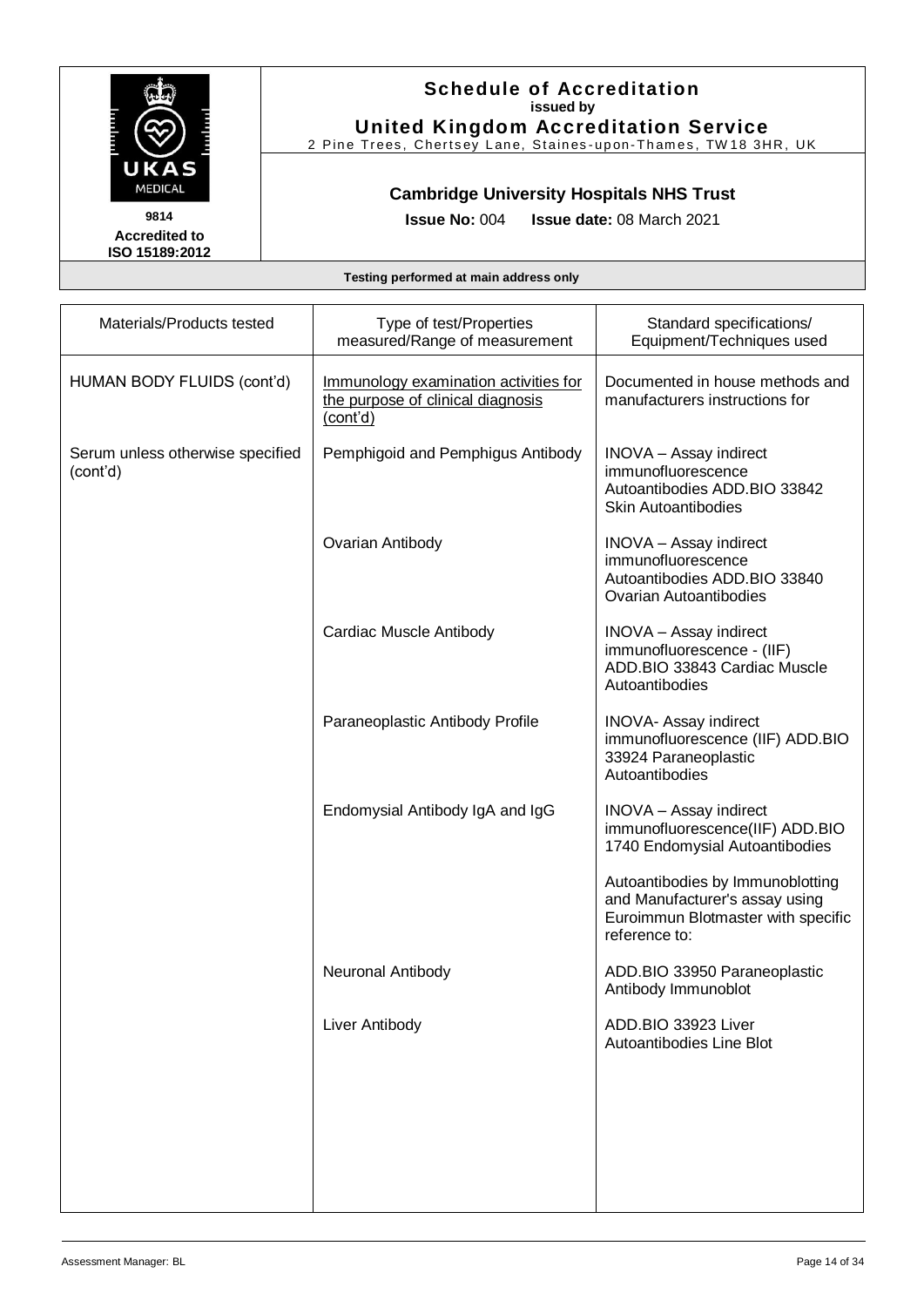

## **Schedule of Accreditation issued by**

**United Kingdom Accreditation Service** 2 Pine Trees, Chertsey Lane, Staines-upon-Thames, TW18 3HR, UK

## **Cambridge University Hospitals NHS Trust**

**Issue No:** 004 **Issue date:** 08 March 2021

| Materials/Products tested                    | Type of test/Properties<br>measured/Range of measurement                               | Standard specifications/<br>Equipment/Techniques used                                                                     |
|----------------------------------------------|----------------------------------------------------------------------------------------|---------------------------------------------------------------------------------------------------------------------------|
| HUMAN BODY FLUIDS (cont'd)                   | Immunology examination activities for<br>the purpose of clinical diagnosis<br>(cont'd) | Documented in house methods and<br>manufacturer's instructions for                                                        |
|                                              |                                                                                        | Autoantibodies by Immunoblotting<br>and Manufacturer's assay using<br>Euroimmun Blotmaster with specific<br>reference to: |
| Serum unless otherwise specified<br>(cont'd) | <b>Myositis Antibodies</b>                                                             | ADD.BIO 34223 Anti-Nuclear<br>Antibody(ANA) Myositis Line Blot                                                            |
|                                              | Scleroderma Antibody Profile                                                           | ADD.BIO 33846 Anti-Nuclear<br>Antibody(ANA) Scleroderma Line<br><b>Blot</b>                                               |
|                                              | <b>Histone Antibody</b>                                                                | ADD.BIO 134 Anti ANA,<br>Nucleosome and Histone Antibody<br>Dot Blot                                                      |
|                                              |                                                                                        | Manufacturer's assay using Dynex<br>DS2 Autoantibodies by ELISA with<br>specific reference to:                            |
|                                              | Intrinsic Factor Antibody                                                              | ADD.BIO 33811 Inova Intrinsic<br>Factor                                                                                   |
|                                              | Glutamic Acid Decarboxylase (GAD)<br>Antibody                                          | Manufacturers RSR Limited Assay<br>using manual ELISA<br>ADD.BIO 33812 GAD 65<br>Eurolmmun                                |
|                                              | Acetyl Choline Receptor Antibody                                                       | Manufacturers Eurolmmun Assay<br>using manual ELISAADD.BIO<br>34047 AChR                                                  |
|                                              | IA2 Antibody                                                                           | ADD.BIO 4334 Islet IA-2                                                                                                   |
|                                              |                                                                                        |                                                                                                                           |
|                                              |                                                                                        |                                                                                                                           |
|                                              |                                                                                        |                                                                                                                           |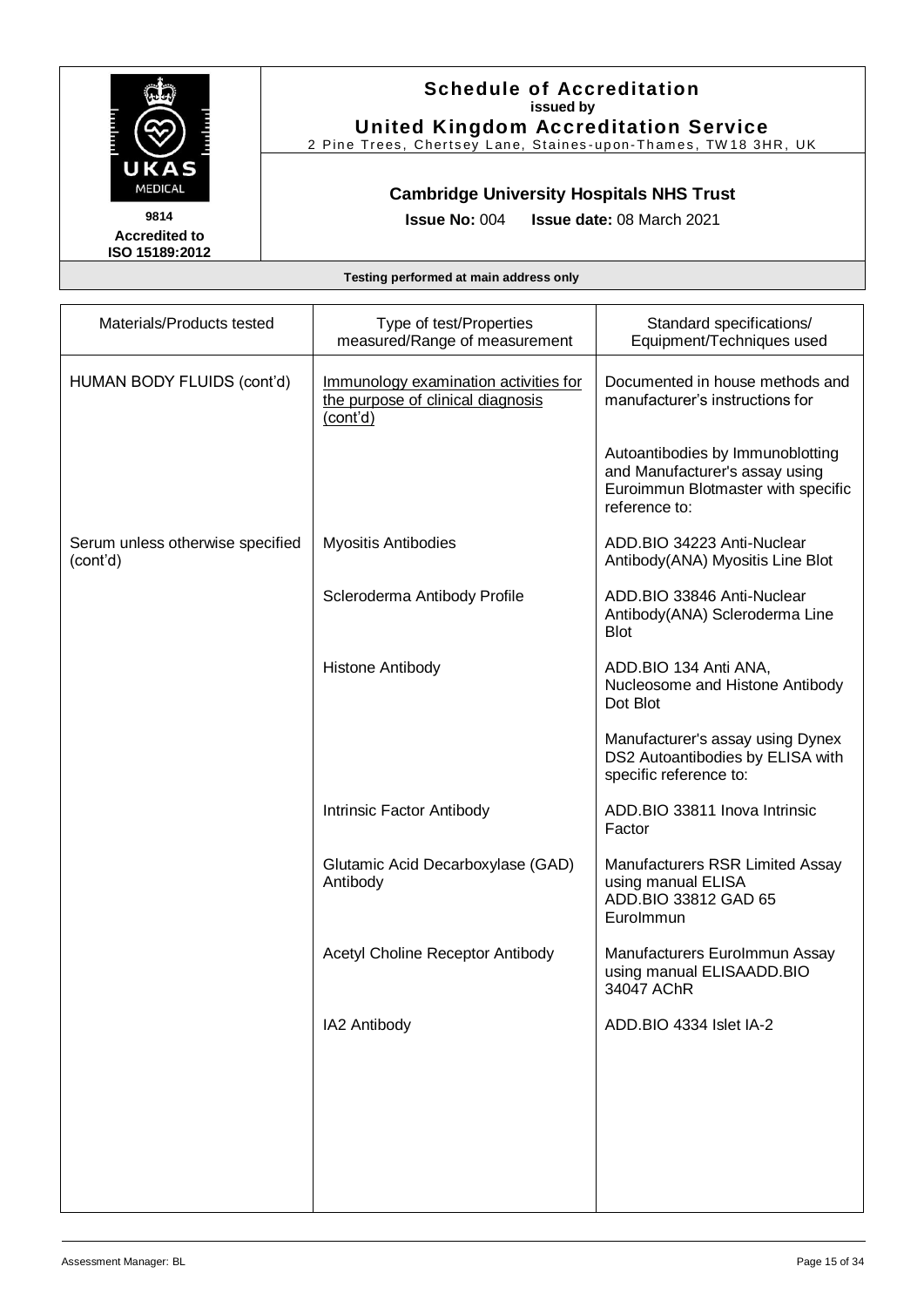

**United Kingdom Accreditation Service** 2 Pine Trees, Chertsey Lane, Staines-upon-Thames, TW18 3HR, UK

### **Cambridge University Hospitals NHS Trust**

**Accredited to ISO 15189:2012**  **Issue No:** 004 **Issue date:** 08 March 2021

| Materials/Products tested                    | Type of test/Properties<br>measured/Range of measurement                               | Standard specifications/<br>Equipment/Techniques used                                                                                                                          |
|----------------------------------------------|----------------------------------------------------------------------------------------|--------------------------------------------------------------------------------------------------------------------------------------------------------------------------------|
| HUMAN BODY FLUIDS (cont'd)                   | Immunology examination activities for<br>the purpose of clinical diagnosis<br>(cont'd) | Documented in house methods and<br>manufacturer's instructions for                                                                                                             |
| Serum unless otherwise specified<br>(cont'd) | Complement Ap100                                                                       | Functional complement assay and<br>Manufacturer's assay Binding site<br>Radial Immunodifusion (RID)<br>manual and SOP ADD.BIO 33849<br>Alternative Pathway Functional<br>Assay |
|                                              | Complement Ch100                                                                       | ADD.BIO 33848 Classical Pathway<br><b>Functional Assay</b>                                                                                                                     |
|                                              | C1 Inhibitor (Functional)                                                              | <b>Manufacturers Technoclone</b><br>Functional complement assay and<br>manual ELISA using SOP ADD.BIO<br>33855 C1 Functional                                                   |
|                                              | Cryoglobulin screen                                                                    | Protein quantitation using in house<br>method and SOP ADD.BIO 33931<br>Cryoglobulin                                                                                            |
|                                              |                                                                                        | Manufacturer's assay using<br>Siemens BNII and Plasma protein<br>quantitation with specific reference<br>to:                                                                   |
|                                              | Complement C3/C4                                                                       | ADD.BIO 5364 Complement C3<br>and C4 Quantitation on BNII                                                                                                                      |
|                                              | IgA                                                                                    | ADD.BIO 5367 IgA Quantitation on<br><b>BNII</b>                                                                                                                                |
|                                              | Complement 1 Inhibitor<br>Immunochemical                                               | ADD.BIO 5365 C1 Esterase<br>inhibitor (chemical-C1 INH)<br><b>Quantitation on BNII</b>                                                                                         |
|                                              | IgG and IgG subclasses                                                                 | ADD.BIO 5368 IgG and IgG<br>subclasses quantitation on BNII                                                                                                                    |
|                                              |                                                                                        |                                                                                                                                                                                |
|                                              |                                                                                        |                                                                                                                                                                                |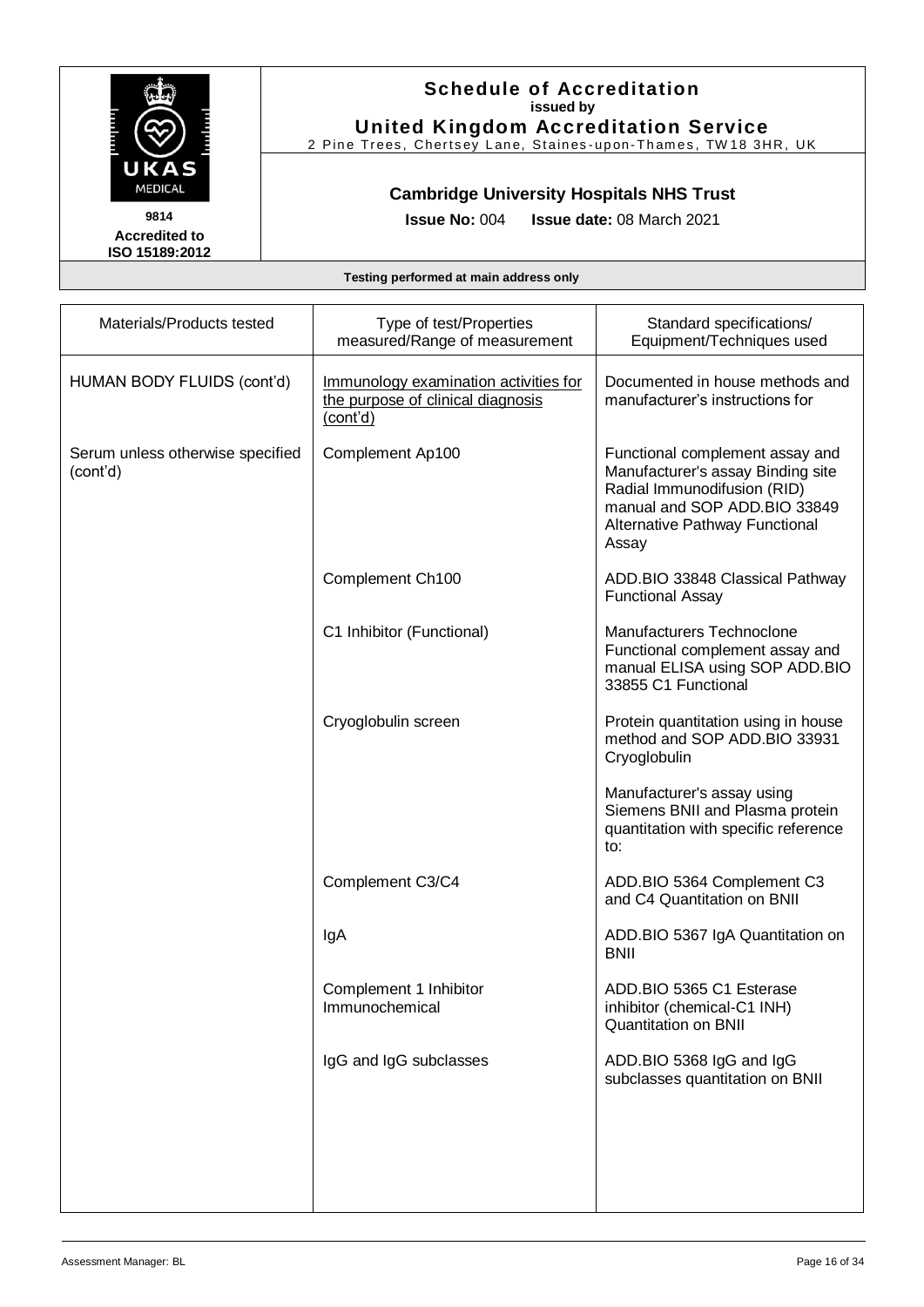

## **Schedule of Accreditation issued by**

**United Kingdom Accreditation Service** 2 Pine Trees, Chertsey Lane, Staines-upon-Thames, TW18 3HR, UK

### **Cambridge University Hospitals NHS Trust**

**Issue No:** 004 **Issue date:** 08 March 2021

| Materials/Products tested                     | Type of test/Properties<br>measured/Range of measurement                               | Standard specifications/<br>Equipment/Techniques used                                                                                                                                                                                                  |
|-----------------------------------------------|----------------------------------------------------------------------------------------|--------------------------------------------------------------------------------------------------------------------------------------------------------------------------------------------------------------------------------------------------------|
| HUMAN BODY FLUIDS (cont'd)                    | Immunology examination activities for<br>the purpose of clinical diagnosis<br>(cont'd) | Documented in house methods and<br>manufacturer's instructions for                                                                                                                                                                                     |
|                                               |                                                                                        | Manufacturer's assay using<br>Siemens BN2 and Plasma protein<br>quantitation with specific reference<br>to:                                                                                                                                            |
| Serum unless otherwise specified<br>(cont'd). | IgG Subclasses (1,2,3,4)                                                               | ADD.BIO 5368 IgG and IgG<br>Subclasses Quantitation on BNII                                                                                                                                                                                            |
|                                               | CRP BN <sub>2</sub>                                                                    | ADD.BIO 5392 High Sensitivity<br>CRP (hsCRP) Quantitation on BNII<br>Analyser                                                                                                                                                                          |
|                                               | Caeruloplasmin                                                                         | ADD.BIO 5366 Caeruplasmin<br>quantitation on BNII                                                                                                                                                                                                      |
| Serum and Fluid                               | Beta trace protein                                                                     | ADD.BIO 5369 Beta Trace Protein<br><b>Quantitation on BNII</b>                                                                                                                                                                                         |
| Serum                                         | Free Light Chains                                                                      | ADD.BIO 5393 Serum Free Light<br>Chain Quantitation on BNII Using<br>binding-site assay                                                                                                                                                                |
|                                               |                                                                                        | Manufacturer's assay using Helena<br>V8 Capillary zone protein<br>electrophoresis and using SOP<br>ADD.BIO 5394 Serum Protein<br>Capillary Electrophoresis<br>(Immunodisplacement and<br><b>Monoclonal Band Quantitation</b><br>Protein immunofixation |
|                                               | Protein m band quantitation                                                            |                                                                                                                                                                                                                                                        |
|                                               |                                                                                        |                                                                                                                                                                                                                                                        |
|                                               |                                                                                        |                                                                                                                                                                                                                                                        |
|                                               |                                                                                        |                                                                                                                                                                                                                                                        |
|                                               |                                                                                        |                                                                                                                                                                                                                                                        |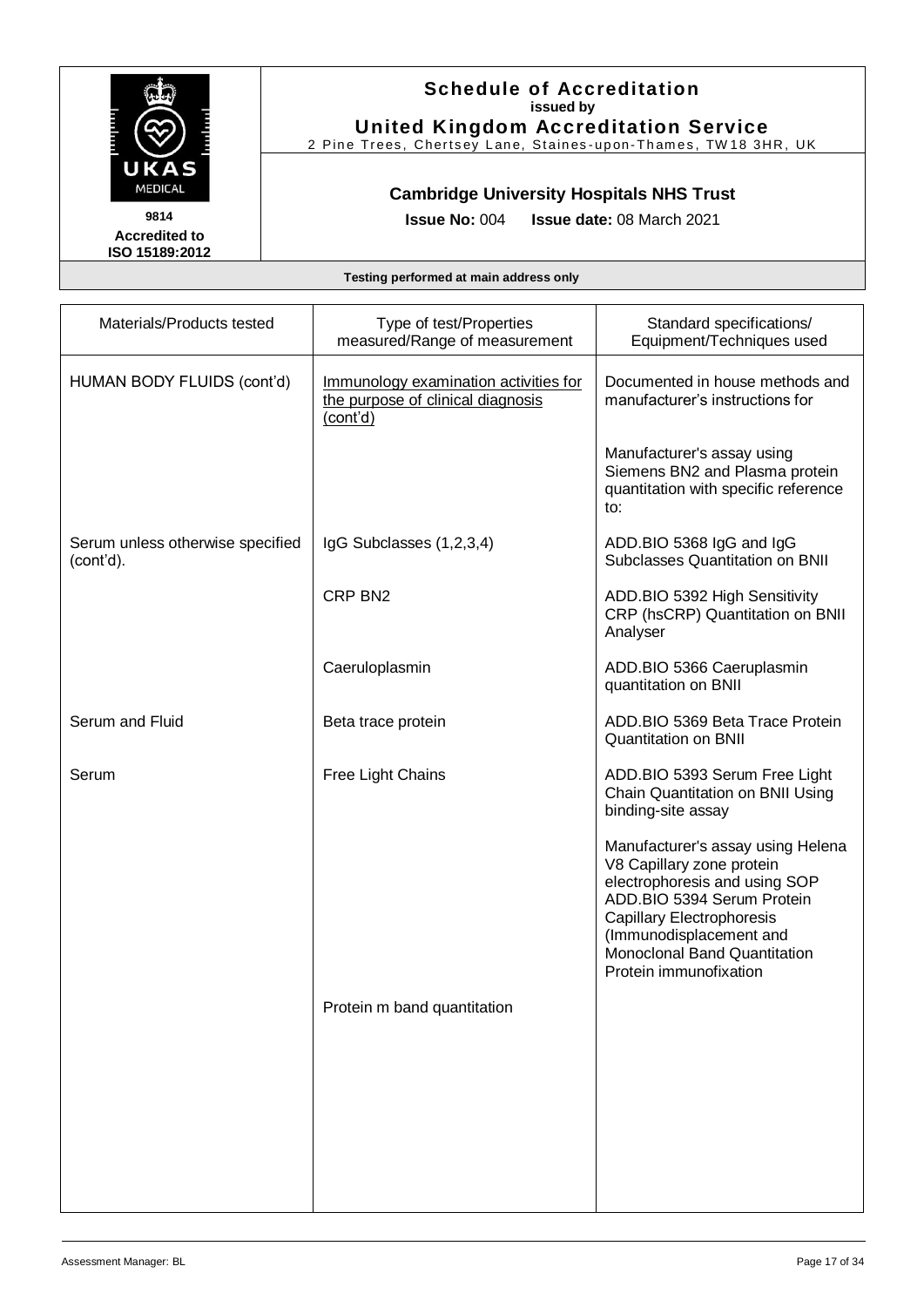

## **Schedule of Accreditation issued by**

**United Kingdom Accreditation Service** 2 Pine Trees, Chertsey Lane, Staines-upon-Thames, TW18 3HR, UK

### **Cambridge University Hospitals NHS Trust**

**Issue No:** 004 **Issue date:** 08 March 2021

| Materials/Products tested                    | Type of test/Properties<br>measured/Range of measurement                               | Standard specifications/<br>Equipment/Techniques used                                                                                               |
|----------------------------------------------|----------------------------------------------------------------------------------------|-----------------------------------------------------------------------------------------------------------------------------------------------------|
| HUMAN BODY FLUIDS (cont'd)                   | Immunology examination activities for<br>the purpose of clinical diagnosis<br>(cont'd) | Documented in house methods and<br>manufacturers instructions for                                                                                   |
|                                              |                                                                                        | Manufacturer's assay using Helena<br>SAS 3 and 4 using Gel<br>electrophoresis with specific<br>reference to:                                        |
| Urine                                        |                                                                                        | ADD.BIO 3624 Urine Bence Jones<br>Protein Screen and Quantitation                                                                                   |
| Urine and serum                              | j                                                                                      | ADD.BIO 3594 Urine and serum<br>gel immunofixation                                                                                                  |
| Serum unless otherwise specified<br>(cont'd) | Alpha-1 Antitrypsin Phenotype                                                          | Manufacturer's assay using Sebia<br>Hydrasys and isoelectric focussing<br>using SOP ADD.BIO 33925 Alpha 1<br>Antitrypsin (AAT) Phenotype            |
|                                              | Alkaline Phosphatase Isoenzyme                                                         | Manufacturer's assay using Sebia<br>Hydrasys and isoelectric and Gel<br>electrophoresis and SOP ADD.BIO<br>33926 Alkaline Phosphatase<br>Isoenzymes |
|                                              |                                                                                        | Manufacturer's assay using Sebia<br>Hydrasys Gel immunofixation with<br>specific reference to:                                                      |
|                                              | C3 Nephritic Factor                                                                    | ADD.BIO 33989 C3 Nephritic<br>Factor                                                                                                                |
| CSF, Serum                                   | Oligoclonal banding                                                                    | In house manual isoelectric<br>focussing using SOP ADD.BIO<br>33957 CSF Oligoclonal Banding                                                         |
|                                              |                                                                                        | Manufacturer's assay using BD<br>FacsCanto IIFlow cytometry with<br>specific reference to:                                                          |
| <b>Blood</b>                                 | Lymphocyte Phenotype CD3, 4, 8, 19,<br>56                                              | ADD.BIO 34090 Lymphocyte<br>Phenotyping on Becton Dickinson<br>FacsCanto II                                                                         |
|                                              |                                                                                        |                                                                                                                                                     |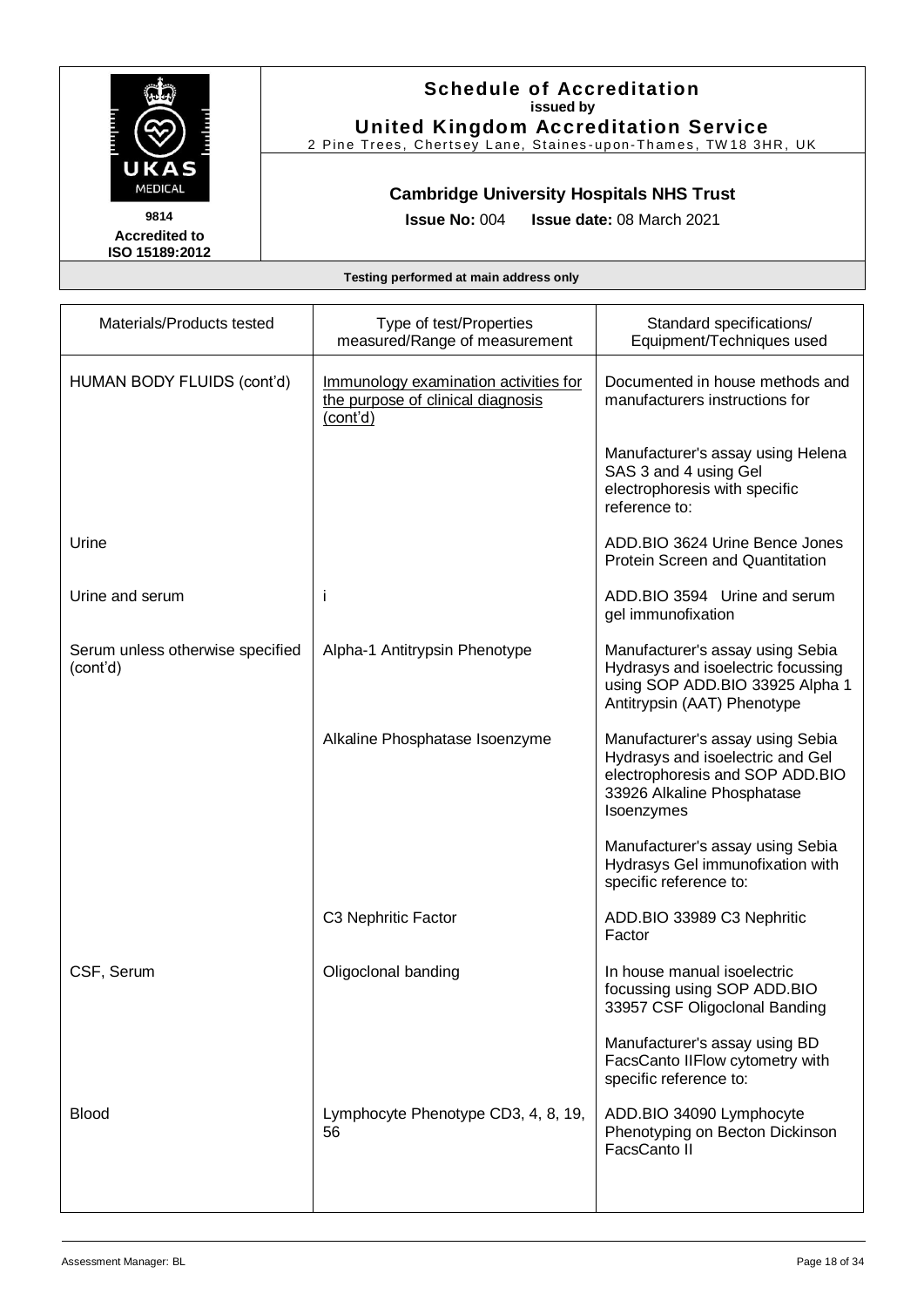

## **Schedule of Accreditation issued by**

**United Kingdom Accreditation Service** 2 Pine Trees, Chertsey Lane, Staines-upon-Thames, TW18 3HR, UK

### **Cambridge University Hospitals NHS Trust**

**Issue No:** 004 **Issue date:** 08 March 2021

| Materials/Products tested  | Type of test/Properties<br>measured/Range of measurement                               | Standard specifications/<br>Equipment/Techniques used                                                                              |
|----------------------------|----------------------------------------------------------------------------------------|------------------------------------------------------------------------------------------------------------------------------------|
| HUMAN BODY FLUIDS (cont'd) | Immunology examination activities for<br>the purpose of clinical diagnosis<br>(cont'd) | Documented in house methods and<br>manufacturers instructions for                                                                  |
|                            |                                                                                        | Manufacturer's assay using BD<br>FacsCanto IIFlow cytometry with<br>specific reference to:                                         |
|                            | T Lymph Subset CD3, 4, 8                                                               |                                                                                                                                    |
|                            | Lymphocyte Phenotyping Extended<br>Panel                                               | ADD.BIO 79 Extended Lymphocyte<br>Immunophenotype                                                                                  |
|                            | Alps Screen                                                                            | ADD.BIO 1748 ALPS Screen                                                                                                           |
|                            | Freiberg B Cell Panel                                                                  | Flow cytometric in-house methods<br>using BD Facscantoll with specific<br>reference toADD.BIO 3034 Freiburg<br><b>B Cell Panel</b> |
|                            | Neutrophil Oxidative Burst                                                             | ADD.BIO 33863 DHR Neutrophil<br><b>Oxidative Burst Assay</b>                                                                       |
|                            | Cd62 Ligand Shedding                                                                   | ADD.BIO 33994 CD62 ligand<br><b>Shedding Assay</b>                                                                                 |
|                            |                                                                                        | Luminex 200 in house methods<br>using Specific microbial antibodies<br>with specific reference to:                                 |
| Serum                      | Serotype Specific APA                                                                  | ADD.BIO 33991 Serotype<br>Pneumococcal Antibody Multiplex<br>Assay                                                                 |
| Serum                      | <b>Tetanus IgG Antibody</b>                                                            | ADD.BIO 608 H.influenzae type<br>b(hib) and Tetanus Multiplexed<br>Antibodies                                                      |
|                            | Haemophilus influenzae B (HIB)<br>Antibody                                             |                                                                                                                                    |
| Serum                      | SARS-CoV-2 (COVID-19) IgG<br>Antibodies to indicate past infection                     | SOP ADD.BIO.11019 Multiplex<br>assay for the detection of antibodies<br>(IgG) to SARS-CoV-2-N + S<br>antigens.                     |
|                            |                                                                                        |                                                                                                                                    |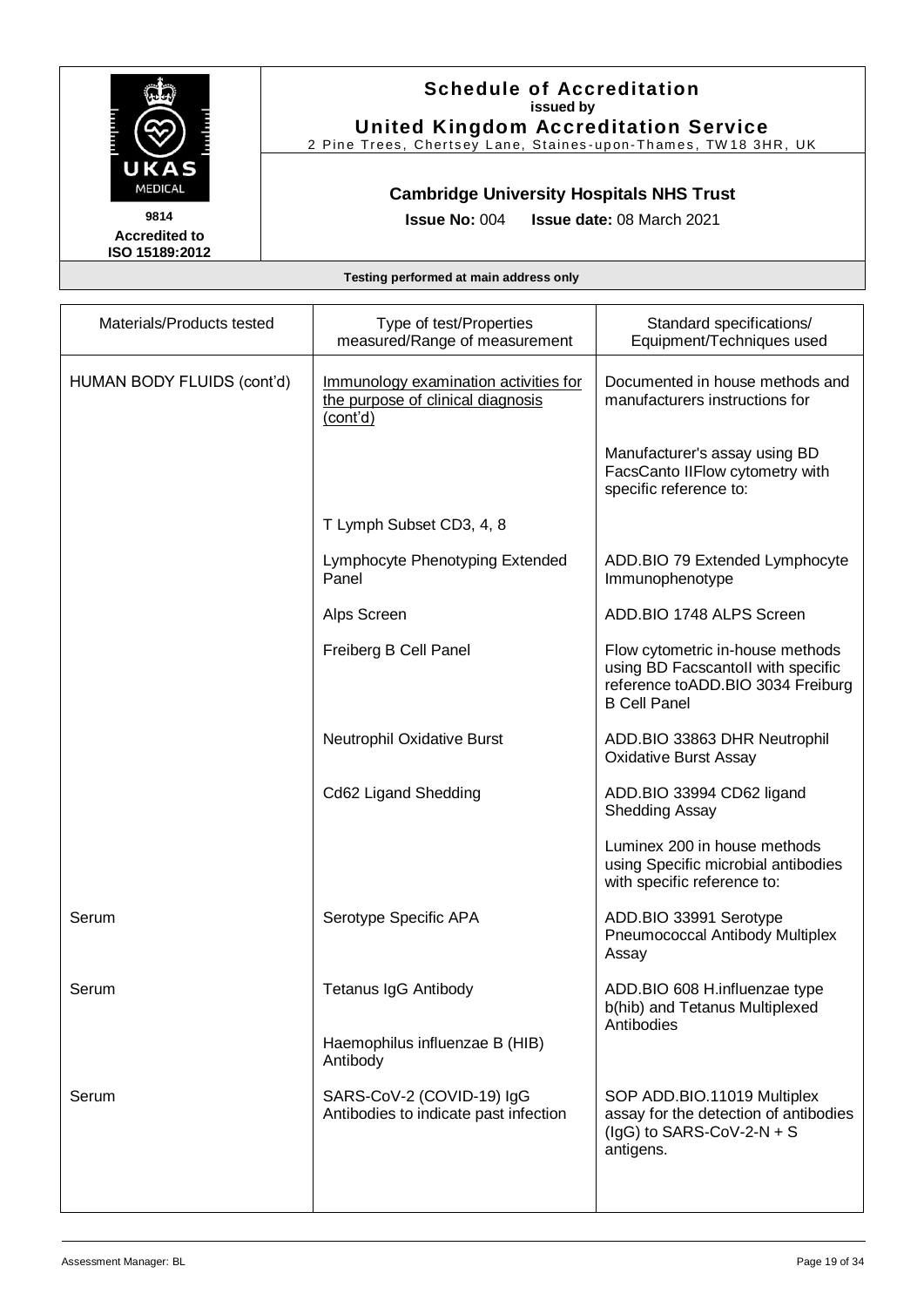

## **Schedule of Accreditation issued by**

**United Kingdom Accreditation Service** 2 Pine Trees, Chertsey Lane, Staines-upon-Thames, TW18 3HR, UK

## **Cambridge University Hospitals NHS Trust**

**Issue No:** 004 **Issue date:** 08 March 2021

| Materials/Products tested  | Type of test/Properties<br>measured/Range of measurement                               | Standard specifications/<br>Equipment/Techniques used                                                                                                                                                  |
|----------------------------|----------------------------------------------------------------------------------------|--------------------------------------------------------------------------------------------------------------------------------------------------------------------------------------------------------|
| HUMAN BODY FLUIDS (cont'd) | Immunology examination activities for<br>the purpose of clinical diagnosis<br>(cont'd) | Documented in house methods and<br>manufacturer's instructions for                                                                                                                                     |
|                            |                                                                                        | Luminex in house methods using<br>Specific microbial antibodies with<br>specific reference to:                                                                                                         |
| <b>Blood</b>               | <b>TH1 Cytokine Panel</b>                                                              | Luminex and ELISA<br>in.<br>house<br>Cellular activation assays<br>using<br>SOP ADD.BIO 33874 whole blood<br>activation ADD.BIO 33865 Interferon<br>gamma ELISA ADD.BIO<br>2771<br>Cytokine antibodies |
|                            | Biochemistry examination activities for<br>the purposes of clinical diagnosis:         |                                                                                                                                                                                                        |
|                            | Quantification of:                                                                     | Documented in house methods and<br>manufacturer's instructions for                                                                                                                                     |
| Serum                      | Alanine Aminotransferase (ALT)                                                         | Siemens Advia 2400 Modified IFCC<br>using Tris buffer without PLP using<br>SOP ADD.BIO 34046                                                                                                           |
|                            | Aspartate Aminotransferase (AST)                                                       | SOP ADD.BIO.34084                                                                                                                                                                                      |
| Serum, fluid               | Albumin                                                                                | Bromocresol Purple (BCP) dye<br>binding and SOP ADD.BIO.34045                                                                                                                                          |
| Serum                      | Alkaline Phosphatase (ALP)                                                             | AMP Buffer (IFCC) and SOP<br>ADD.BIO.34069                                                                                                                                                             |
| Serum, urine, fluid        | Amylase                                                                                | Ethylidene blocked PNPG7 and<br>SOP ADD.BIO.34072                                                                                                                                                      |
| Serum                      | Bicarbonate                                                                            | Enzymatic SOP ADD.BIO.34067                                                                                                                                                                            |
|                            | Bile acid                                                                              | Enzymatic colorimetric SOP<br>ADD.BIO.3730                                                                                                                                                             |
|                            |                                                                                        |                                                                                                                                                                                                        |
|                            |                                                                                        |                                                                                                                                                                                                        |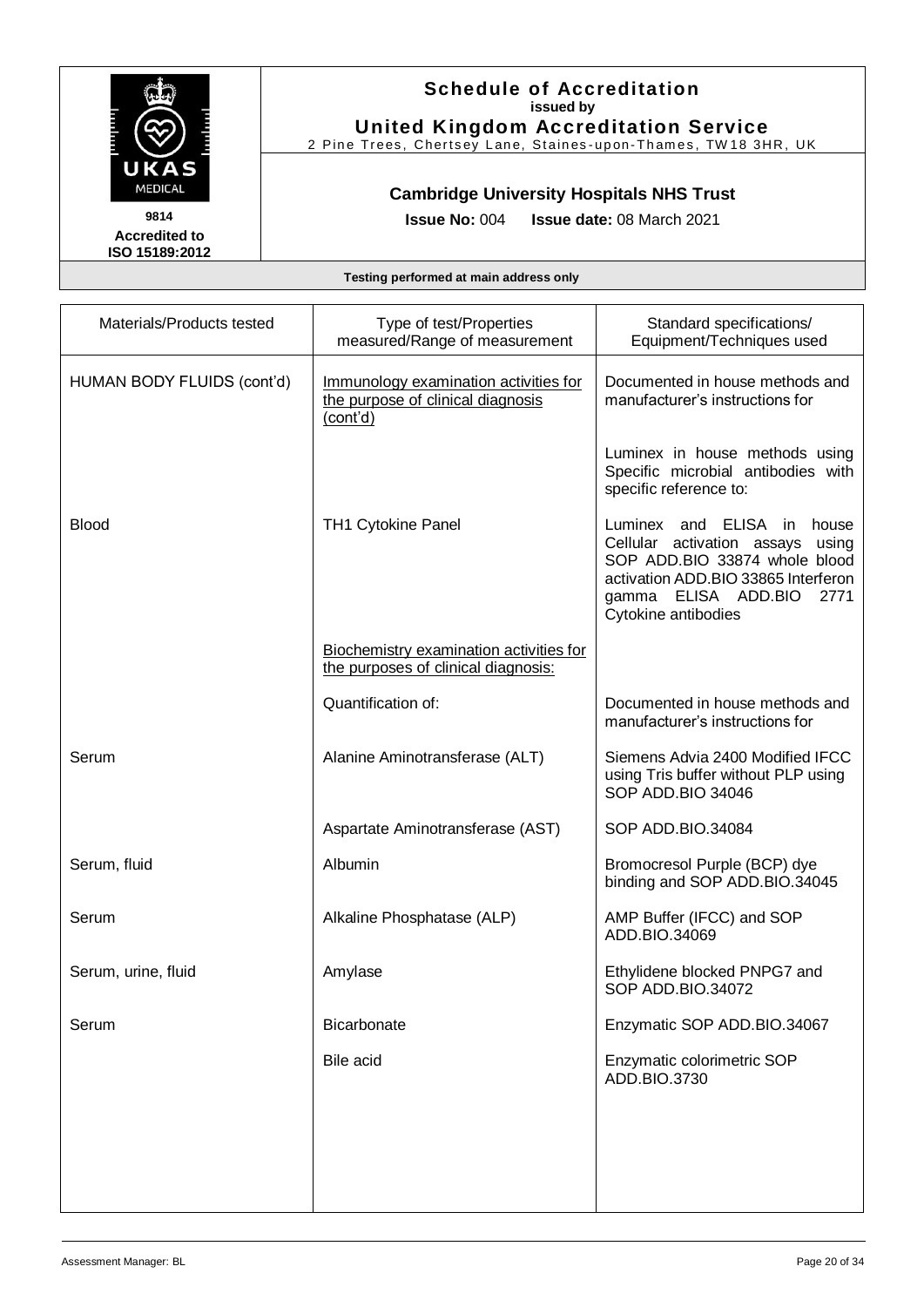

**United Kingdom Accreditation Service** 2 Pine Trees, Chertsey Lane, Staines-upon-Thames, TW18 3HR, UK

### **Cambridge University Hospitals NHS Trust**

**Accredited to ISO 15189:2012**  **Issue No:** 004 **Issue date:** 08 March 2021

| Materials/Products tested   | Type of test/Properties<br>measured/Range of measurement                                   | Standard specifications/<br>Equipment/Techniques used                             |
|-----------------------------|--------------------------------------------------------------------------------------------|-----------------------------------------------------------------------------------|
| HUMAN BODY FLUIDS (cont'd)  | Biochemistry examination activities for<br>the purposes of clinical diagnosis:<br>(cont'd) |                                                                                   |
|                             | Quantification of: (cont'd)                                                                | Documented in house methods and<br>manufacturer's instructions for                |
| Serum, urine, fluid         | Calcium                                                                                    | Siemens Advia 2400 using<br>Cresolphthalein Complexone (CPC)<br>SOP ADD.BIO.34071 |
| Serum, urine                | Chloride                                                                                   | Indirect ISE SOP ADD.BIO.34004                                                    |
| Serum, Plasma, urine, fluid | Potassium                                                                                  | SOP.ADD.BIO.34006                                                                 |
| Serum, urine, fluid         | Sodium                                                                                     | SOP.ADD.BIO.34007                                                                 |
|                             | Creatinine                                                                                 | <b>Enzymatic Creatininase SOP</b><br>ADD.BIO.34068                                |
| Serum                       | <b>Bilirubin -direct</b>                                                                   | Vanadate oxidation SOP<br>ADD.BIO.34073                                           |
| Serum, fluid                | Bilirubin -total                                                                           | SOP ADD.BIO.34070                                                                 |
| Serum                       | <b>GGT</b>                                                                                 | Carboxynitrilide modified IFCC<br>using SOP ADD.BIO 34078                         |
| Serum, Plasma, Urine, fluid | Glucose                                                                                    | Hexokinase + G6PD using SOP<br>ADD.BIO 34032                                      |
| Serum                       | Iron                                                                                       | Ferrozine using SOP ADD. BIO 4                                                    |
|                             | Lipase                                                                                     | Colorimetric rate using SOP<br>ADD.BIO 3630                                       |
| Plasma                      | Lactate                                                                                    | <b>EXL using Oxidation enzymatic</b><br>LDH SOP ADD.BIO 4423                      |
| Serum, fluid                | Lactate dehydrogenase (LDH)                                                                | $L -$ > P and SOP ADD.BIO.34083                                                   |
| Serum, Urine                | Magnesium                                                                                  | Xylidyl blue and SOP<br>ADD.BIO.34005                                             |
|                             |                                                                                            |                                                                                   |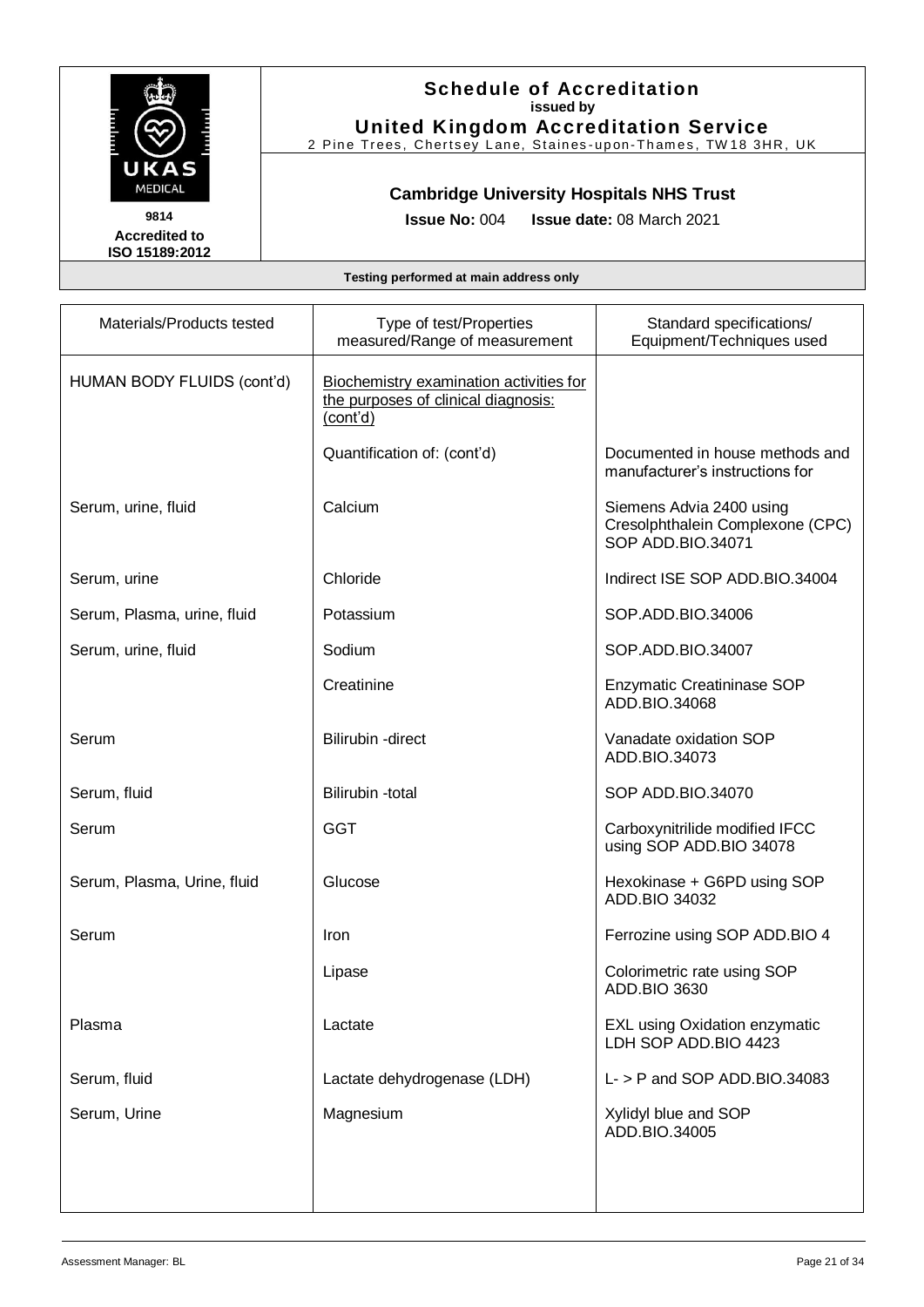

**United Kingdom Accreditation Service** 2 Pine Trees, Chertsey Lane, Staines-upon-Thames, TW18 3HR, UK

### **Cambridge University Hospitals NHS Trust**

**Accredited to ISO 15189:2012**  **Issue No:** 004 **Issue date:** 08 March 2021

| Materials/Products tested   | Type of test/Properties<br>measured/Range of measurement                                   | Standard specifications/<br>Equipment/Techniques used                |
|-----------------------------|--------------------------------------------------------------------------------------------|----------------------------------------------------------------------|
| HUMAN BODY FLUIDS (cont'd)  | Biochemistry examination activities for<br>the purposes of clinical diagnosis:<br>(cont'd) |                                                                      |
|                             | Quantification of: (cont'd)                                                                | Documented in house methods and<br>manufacturer's instructions for   |
| Serum, Plasma, Urine, fluid | Phosphate                                                                                  | Siemens Advia 2400 using<br>Phosphomolybdate UV SOP<br>ADD.BIO.34087 |
| Serum, Urine, fluid         | <b>Total Protein</b>                                                                       | <b>Biuret Endpoint SOP</b><br>ADD.BIO.34082                          |
| Serum, Urine, fluid         | Urea                                                                                       | kinetic urease with GLDH using<br>SOP ADD.BIO 34006                  |
| Serum, Urine, fluid         | Uric acid                                                                                  | Uricase Peroxidase using SOP<br>ADD.BIO 3681                         |
| Serum                       | <b>CK</b>                                                                                  | NAC IFCC and SOP ADD.BIO<br>34074                                    |
| Serum, Fluid                | Cholesterol                                                                                | Cholesterol Oxidase using SOP<br>ADD.BIO 16003                       |
| Serum                       | <b>HDL Cholesterol</b>                                                                     | SOP ADD.BIO 3608                                                     |
| Serum, Fluid                | Triglycerides                                                                              | Lipase GPO-PAP using SOP<br>ADD.BIO 34079                            |
| Serum                       | Alpha-1-Antitrypsin                                                                        | Immunoturbidimetric using SOP<br>ADD.BIO 3684                        |
|                             | <b>CRP</b>                                                                                 | Latex Enhanced<br>Immunoturbidimetric using SOP<br>ADD.BIO 3605      |
|                             | <b>Rheumatoid Factor</b>                                                                   | SOP ADD.BIO 3699                                                     |
|                             | B2-Microglobulin                                                                           | SOP ADD.BIO 3625                                                     |
|                             |                                                                                            |                                                                      |
|                             |                                                                                            |                                                                      |
|                             |                                                                                            |                                                                      |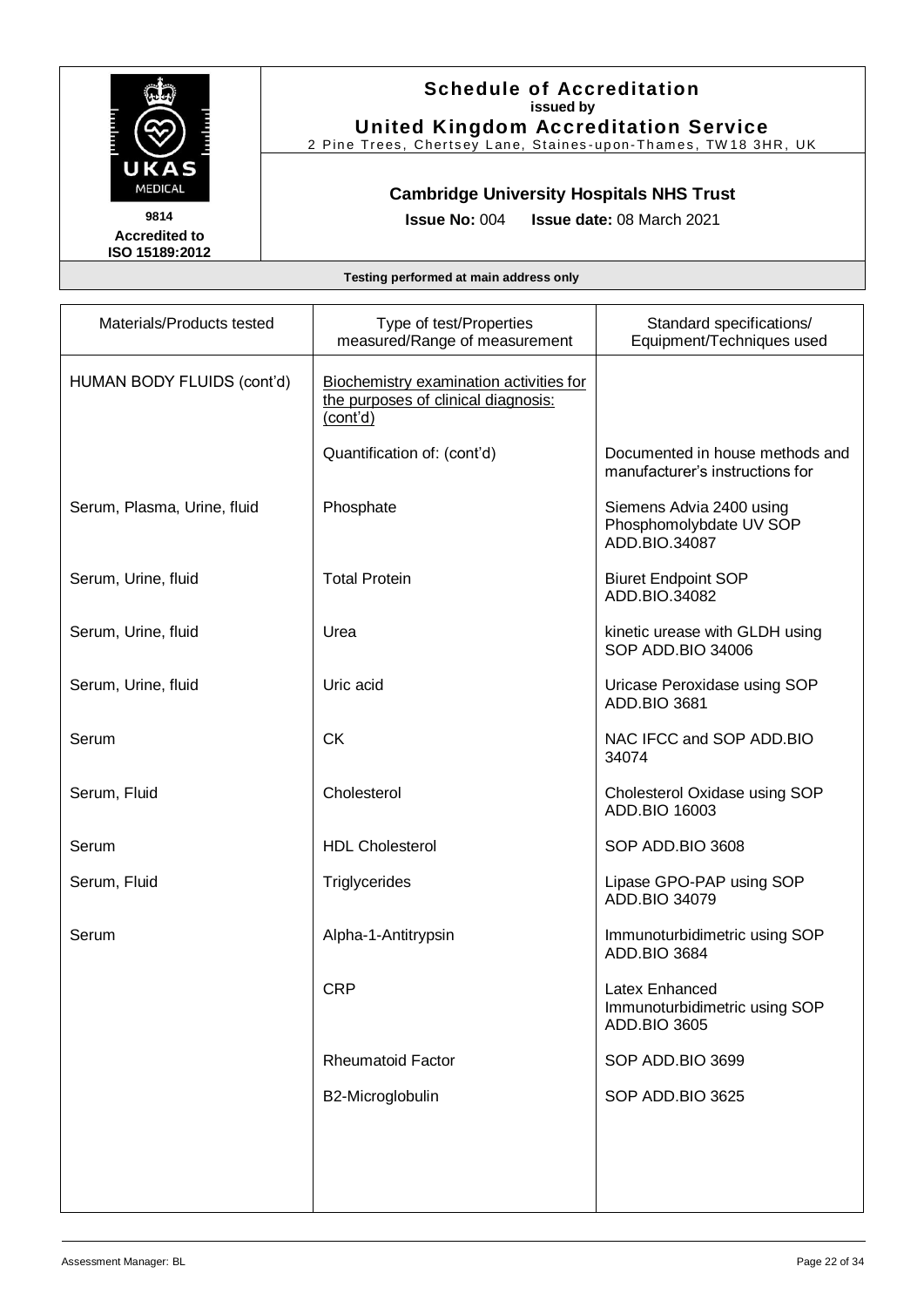

## **Schedule of Accreditation issued by**

**United Kingdom Accreditation Service** 2 Pine Trees, Chertsey Lane, Staines-upon-Thames, TW18 3HR, UK

### **Cambridge University Hospitals NHS Trust**

**Issue No:** 004 **Issue date:** 08 March 2021

| Materials/Products tested  | Type of test/Properties<br>measured/Range of measurement                                  | Standard specifications/<br>Equipment/Techniques used                      |
|----------------------------|-------------------------------------------------------------------------------------------|----------------------------------------------------------------------------|
| HUMAN BODY FLUIDS (cont'd) | Biochemistry examination activities for<br>the purposes of clinical diagnosis<br>(cont'd) |                                                                            |
|                            | Quantification of: (cont'd)                                                               | Documented in house methods and<br>manufacturer's instructions for         |
|                            |                                                                                           | Siemens Advia 2400                                                         |
| Serum                      | Haptoglobin                                                                               | Turbidimetric using SOP ADD.BIO<br>3626                                    |
|                            | IgA                                                                                       | PEG-enhanced Turbidimetric SOP<br>ADD BIO 3627                             |
|                            | IgM                                                                                       | SOP ADD BIO 3629                                                           |
|                            | Transferrin                                                                               | SOP ADD BIO 3631                                                           |
| Urine                      | Microalbumin                                                                              | SOP ADD.BIO 3682                                                           |
| Serum                      | Zinc                                                                                      | Siemens Dimension EXL 200 using<br>colorimetric using SOP ADD.BIO<br>33986 |
| Plasma                     | Ammonia                                                                                   | Enzymatic kinetic using SOP<br>ADD.BIO 34065                               |
| Serum                      | Angiotension Converting Enzyme<br>(ACE)                                                   | colorimetric FAPPGG using SOP<br>ADD.BIO 33836                             |
| Serum, Urine               | Osmolality                                                                                | Advanced Micro-Osmometer using<br>Freezing Point using SOP DD.BIO<br>33998 |
| <b>CSF</b>                 | Xanthochromia                                                                             | Cary 100 Bio double beam<br>Spectrophotometry using SOP<br>ADD.BIO 34177   |
| Serum                      | LDL-Cholesterol                                                                           | Calculation using SOP ADD.BIO<br>7090                                      |
|                            |                                                                                           |                                                                            |
|                            |                                                                                           |                                                                            |
|                            |                                                                                           |                                                                            |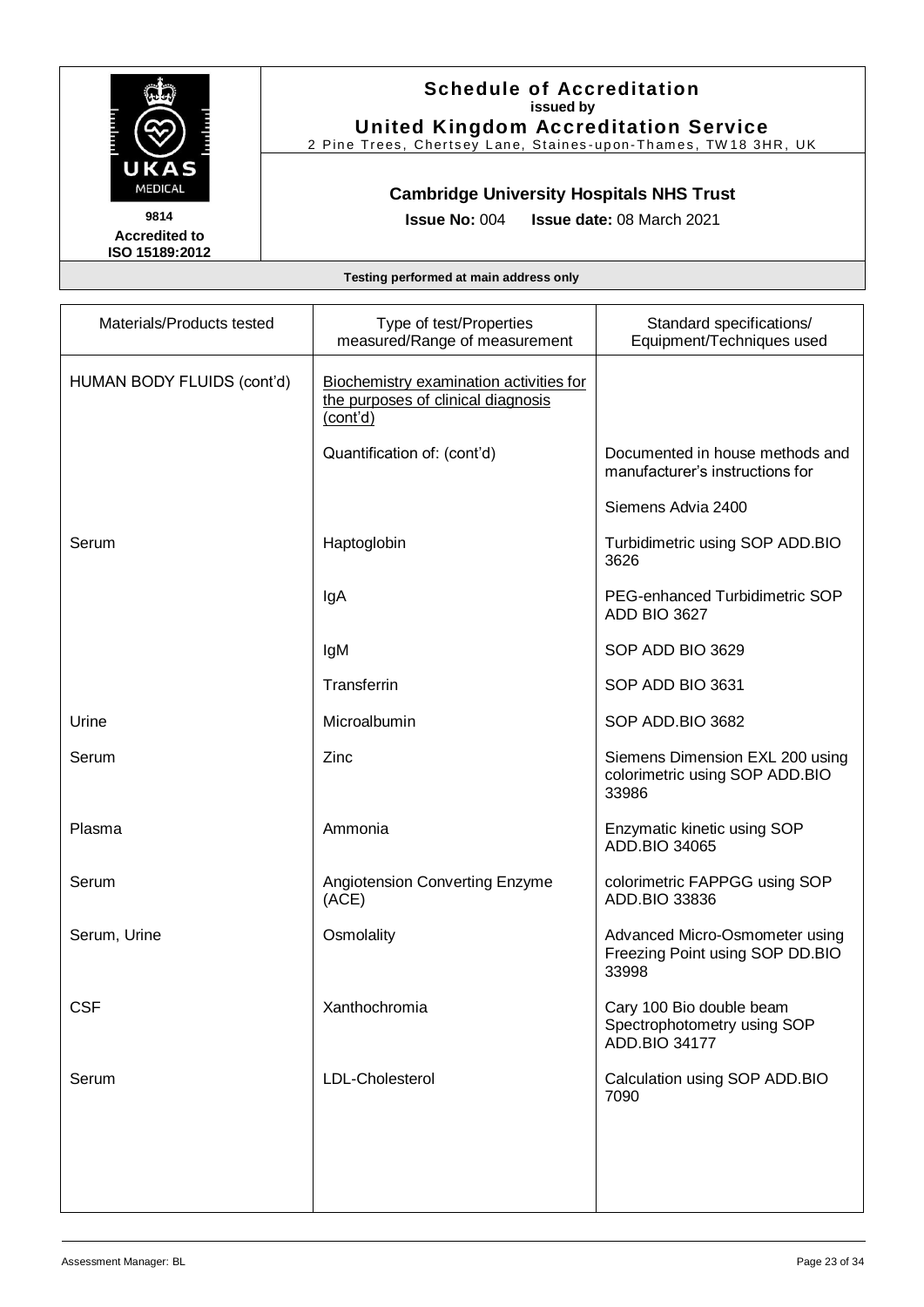

**United Kingdom Accreditation Service** 2 Pine Trees, Chertsey Lane, Staines-upon-Thames, TW18 3HR, UK

### **Cambridge University Hospitals NHS Trust**

**Accredited to ISO 15189:2012**  **Issue No:** 004 **Issue date:** 08 March 2021

| Materials/Products tested  | Type of test/Properties<br>measured/Range of measurement                                  | Standard specifications/<br>Equipment/Techniques used                                                                 |
|----------------------------|-------------------------------------------------------------------------------------------|-----------------------------------------------------------------------------------------------------------------------|
| HUMAN BODY FLUIDS (cont'd) | Biochemistry examination activities for<br>the purposes of clinical diagnosis<br>(cont'd) |                                                                                                                       |
|                            | Quantification of: (cont'd)                                                               | Documented in house methods and<br>manufacturers instructions for                                                     |
| Serum                      | Non-HDL Cholesterol                                                                       | Calculation using SOP ADD.BIO<br>7090                                                                                 |
| Sweat                      | Chloride                                                                                  | <b>Sherwood Scientific Limited</b><br>Chloride analyser model 926S<br>Sweat chloride meter using SOP<br>ADD BIO 33935 |
| Urine                      | pH                                                                                        | Ph Meter and using SOP ACC BIO<br>34092                                                                               |
|                            | VMA & HVA                                                                                 | Agilent GC-MS and using SOP<br><b>ACC BIO 33980</b>                                                                   |
|                            | Therapeutic drug monitoring and<br>Toxicology                                             |                                                                                                                       |
| Serum                      | Salicylate                                                                                | Siemens Dimension EXL 200 using<br>modified Trinder colorimetric using<br>SOP ADD.BIO 4424                            |
| Serum                      | Paracetamol (Acetaminophen)                                                               | enzymatic method and SOP<br>ADD.BIO 34154                                                                             |
| Plasma                     | Ethanol / Alcohol                                                                         | ADD BIO 34066                                                                                                         |
| Serum                      | Carbamazepine                                                                             | using Particle enhanced<br>turbidimetric inhibition<br>immunoassay (PETINIA) technique<br>and SOP ADD.BIO 34196       |
|                            | Phenobarbitone                                                                            | <b>ADD BIO 3639</b>                                                                                                   |
|                            | Phenytoin                                                                                 | ADD.BIO 3640                                                                                                          |
|                            |                                                                                           |                                                                                                                       |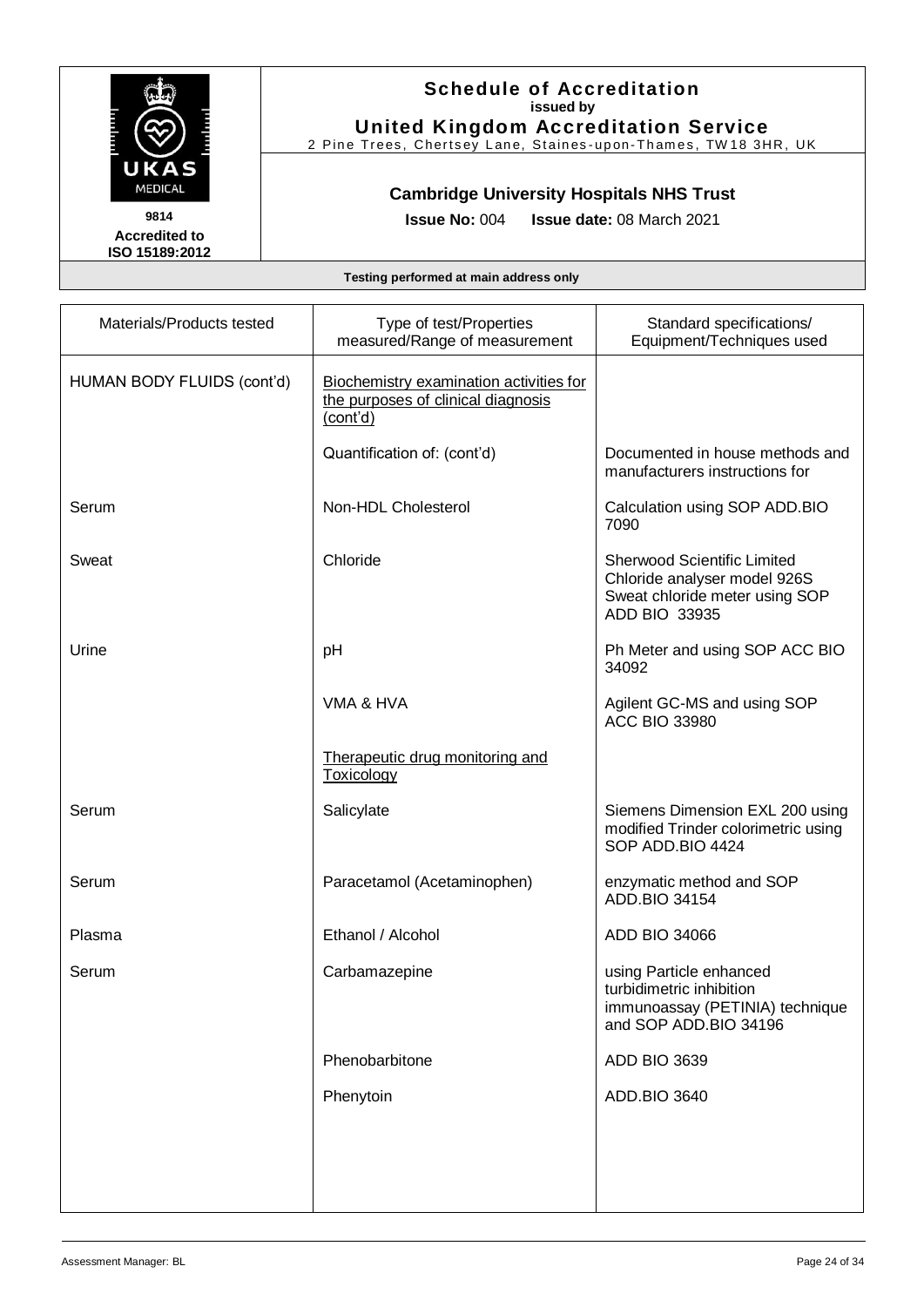

**United Kingdom Accreditation Service** 2 Pine Trees, Chertsey Lane, Staines-upon-Thames, TW18 3HR, UK

### **Cambridge University Hospitals NHS Trust**

**Accredited to ISO 15189:2012**  **Issue No:** 004 **Issue date:** 08 March 2021

| Type of test/Properties<br>measured/Range of measurement                                  | Standard specifications/<br>Equipment/Techniques used                                                                  |
|-------------------------------------------------------------------------------------------|------------------------------------------------------------------------------------------------------------------------|
| Biochemistry examination activities for<br>the purposes of clinical diagnosis<br>(cont'd) |                                                                                                                        |
| Therapeutic drug monitoring and<br>Toxicology (cont'd)                                    | Documented in house methods and<br>manufacturer's instructions for                                                     |
| Theophylline                                                                              | ADD.BIO 34086                                                                                                          |
| Digoxin                                                                                   | Siemens Dimension EXL 200 using<br>Immunoassay-turbidimetry and<br>SOP ADD.BIO 34076                                   |
| Lithium                                                                                   | enzymatic method and SOP<br><b>ADD.BIO 3638</b>                                                                        |
| Methotrexate                                                                              | Homogenous enzyme<br>immunoassay and SOP ADD.BIO<br>1171                                                               |
| Valproate                                                                                 | homogenous particle enhanced<br>turbidimetric inhibition<br>immunoassay (PETINIA) technique<br><b>ADD.BIO 4505</b>     |
| Antibiotics                                                                               |                                                                                                                        |
| Amikacin                                                                                  | Homogenous enzyme<br>Immunoassay using SOP ADD.BIO<br>34133                                                            |
| Gentamicin                                                                                | homogenous particle enhanced<br>turbidimetric inhibition<br>immunoassay (PETINIA) technique<br>using SOP ADD.BIO 34075 |
| Tobramycin                                                                                | ADD.BIO 34085                                                                                                          |
| Vancomycin                                                                                | ADD.BIO 34077                                                                                                          |
|                                                                                           |                                                                                                                        |
|                                                                                           |                                                                                                                        |
|                                                                                           |                                                                                                                        |
|                                                                                           |                                                                                                                        |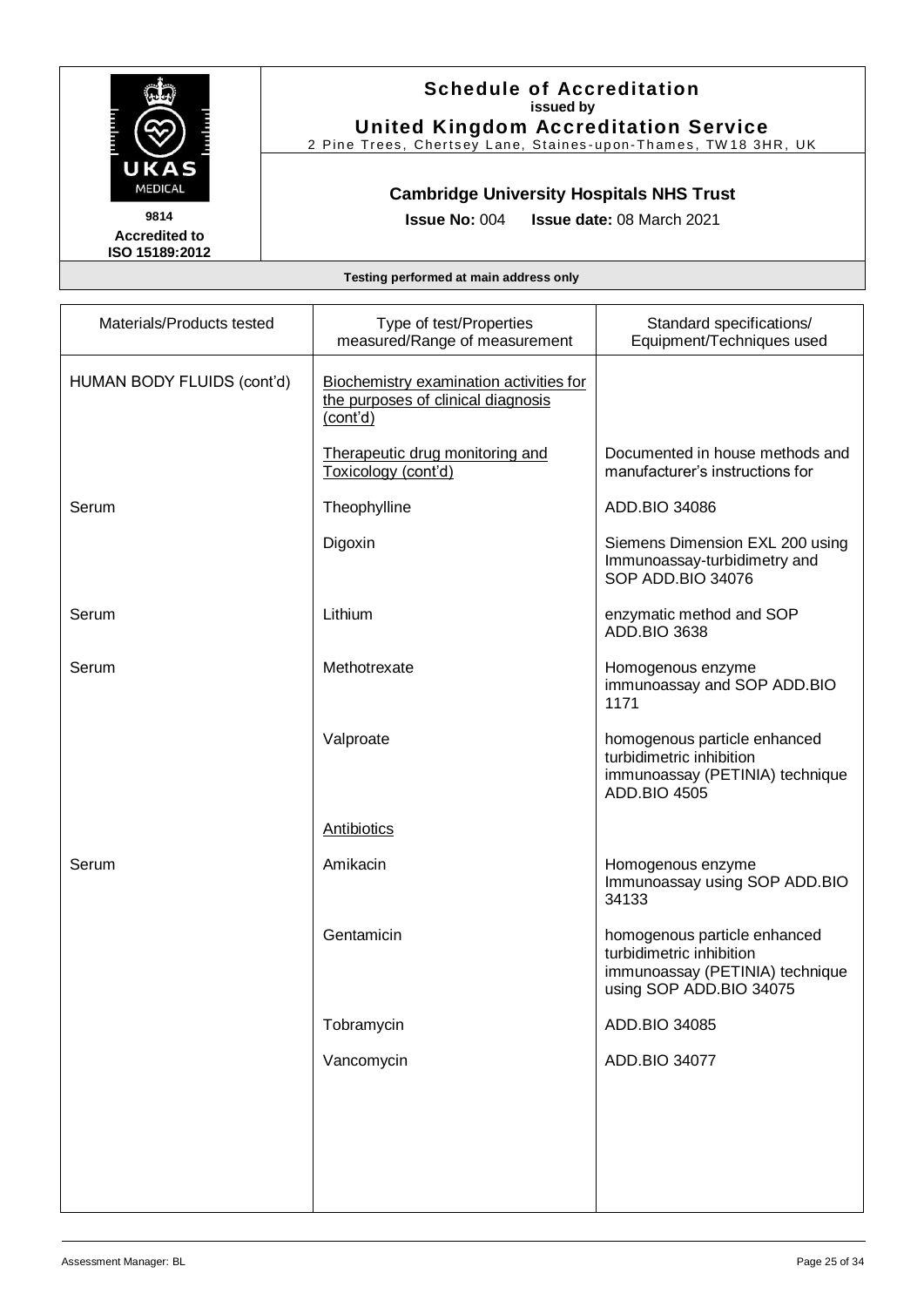

## **Schedule of Accreditation issued by**

**United Kingdom Accreditation Service** 2 Pine Trees, Chertsey Lane, Staines-upon-Thames, TW18 3HR, UK

### **Cambridge University Hospitals NHS Trust**

**Issue No:** 004 **Issue date:** 08 March 2021

| Materials/Products tested  | Type of test/Properties<br>measured/Range of measurement                                  | Standard specifications/<br>Equipment/Techniques used                                         |
|----------------------------|-------------------------------------------------------------------------------------------|-----------------------------------------------------------------------------------------------|
| HUMAN BODY FLUIDS (cont'd) | Biochemistry examination activities for<br>the purposes of clinical diagnosis<br>(cont'd) |                                                                                               |
|                            | <b>Thyroid Hormones</b>                                                                   | Documented in house methods and<br>manufacturer's instructions for                            |
| Serum                      | <b>TSH</b>                                                                                | Siemens Advia Centaur XP using<br>Chemiluminescent immunoassay<br>using SOP ADD BIO 4310      |
|                            | FT4                                                                                       | competitive immunoassay direct<br>chemiluminescent using SOP ADD<br><b>BIO 4307</b>           |
|                            | <b>Steroid Hormones</b>                                                                   |                                                                                               |
| Serum                      | Cortisol                                                                                  | competitive immunoassay direct<br>chemiluminescent using SOP ADD<br>BIO 16016                 |
|                            | Progesterone                                                                              | ADD.BIO 4308                                                                                  |
|                            | Testosterone (male)                                                                       | ADD.BIO 4309                                                                                  |
|                            | Oestradiol (E2)                                                                           | competitive chemiluminescent and<br>SOP ADD BIO 142                                           |
|                            | Peptide Hormones                                                                          |                                                                                               |
| Serum                      | <b>FSH</b>                                                                                | two-site sandwich immunoassay<br>direct chemiluminometric technique<br>using SOP ADD BIO 4306 |
|                            | Prolactin                                                                                 | two-site sandwich immunoassay<br>direct chemiluminometric technique<br>using ADD BIO 4354     |
| Serum                      | LH                                                                                        | two-site sandwich immunoassay<br>direct chemiluminometry using SOP<br><b>ADD BIO 4303</b>     |
|                            |                                                                                           |                                                                                               |
|                            |                                                                                           |                                                                                               |
|                            |                                                                                           |                                                                                               |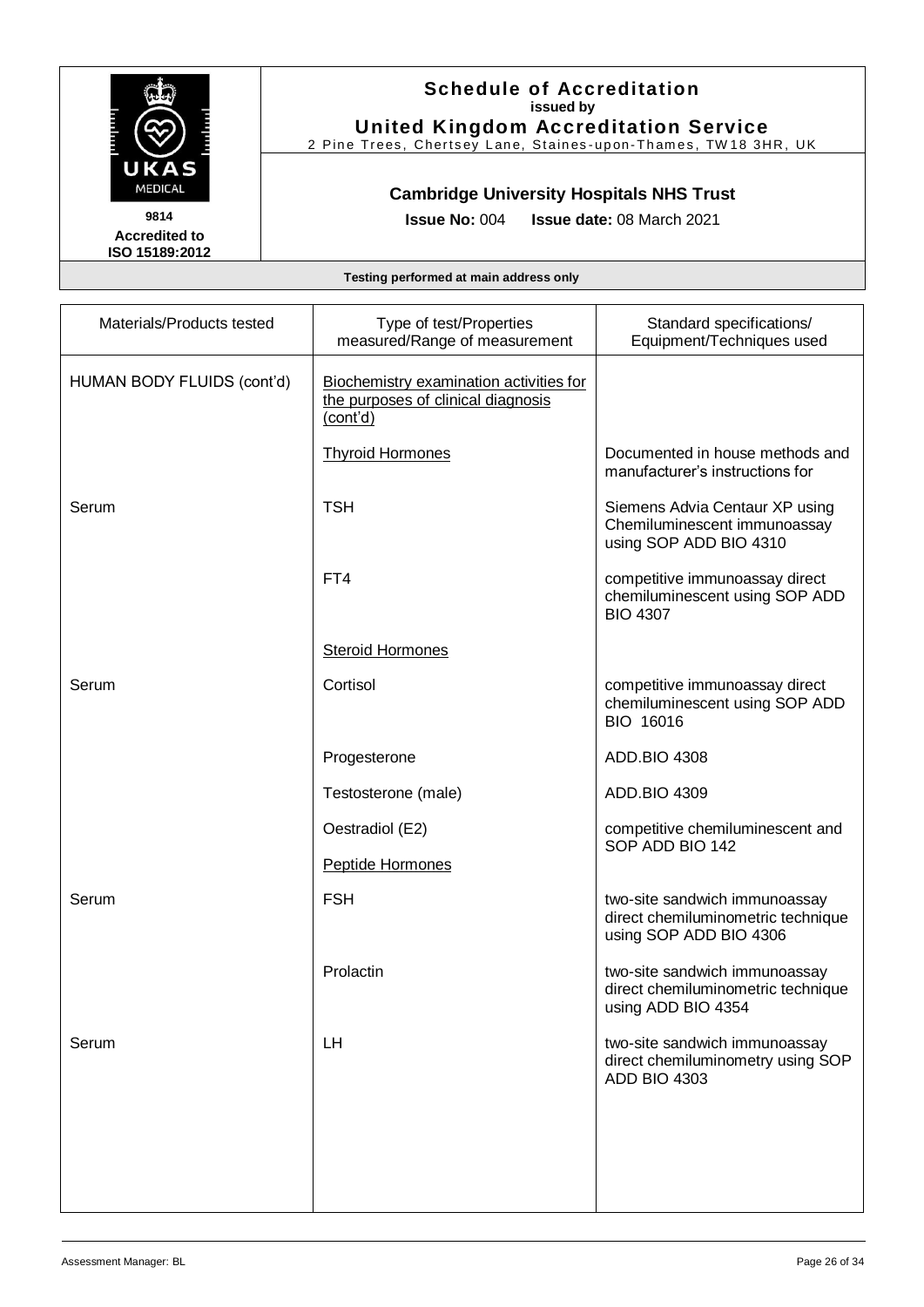

## **Schedule of Accreditation issued by**

**United Kingdom Accreditation Service** 2 Pine Trees, Chertsey Lane, Staines-upon-Thames, TW18 3HR, UK

### **Cambridge University Hospitals NHS Trust**

**Issue No:** 004 **Issue date:** 08 March 2021

| Materials/Products tested  | Type of test/Properties<br>measured/Range of measurement                                  | Standard specifications/<br>Equipment/Techniques used                                                                  |
|----------------------------|-------------------------------------------------------------------------------------------|------------------------------------------------------------------------------------------------------------------------|
| HUMAN BODY FLUIDS (cont'd) | Biochemistry examination activities for<br>the purposes of clinical diagnosis<br>(cont'd) |                                                                                                                        |
|                            |                                                                                           | Documented in house methods and<br>manufacturers' instructions for                                                     |
| Serum                      | Folate                                                                                    | Siemens Advia Centaur XP using<br><b>ADD BIO 4347</b>                                                                  |
|                            | Ferritin                                                                                  | two-site sandwich immunoassay<br>direct chemiluminometry using SOP<br>ADD BIO 4396                                     |
|                            | Tumour markers                                                                            |                                                                                                                        |
| Serum                      | CA125                                                                                     | Siemens Advia Centaur XP using a<br>two-site sandwich immunoassay<br>direct chemiluminometry using SOP<br>ADD BIO 4363 |
|                            | CA-199                                                                                    | <b>ADD BIO 4364</b>                                                                                                    |
|                            | CA-153                                                                                    | <b>ADD BIO 4365</b>                                                                                                    |
|                            | <b>PSA Total</b>                                                                          | two-site sandwich immunoassay<br>direct chemiluminometry using SOP<br>ADD BIO 1106                                     |
|                            | <b>PSA Free</b>                                                                           | ADD BIO 4398                                                                                                           |
|                            | <b>HCG</b>                                                                                | <b>ADD BIO 5403</b>                                                                                                    |
|                            | <b>AFP</b>                                                                                | <b>ADD BIO 3700</b>                                                                                                    |
|                            | <b>CEA</b>                                                                                | ADD BIO 4366                                                                                                           |
|                            | Anti-Thyroid Peroxidase Auto<br>antibody (aTPO)                                           | competitive immunoassay<br>chemiluminescent using SOP ADD<br><b>BIO 3829</b>                                           |
|                            |                                                                                           |                                                                                                                        |
|                            |                                                                                           |                                                                                                                        |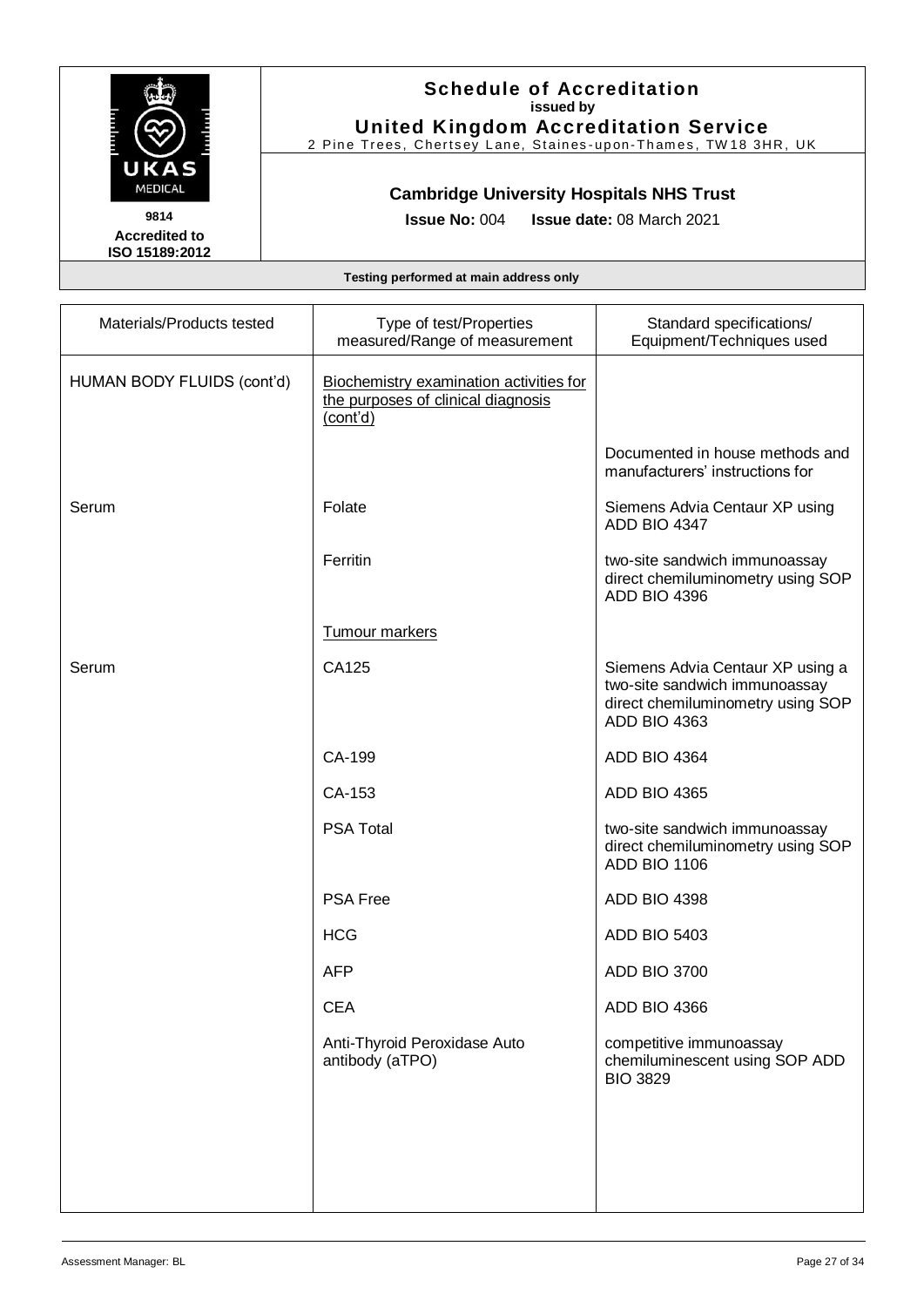

## **Schedule of Accreditation issued by**

**United Kingdom Accreditation Service** 2 Pine Trees, Chertsey Lane, Staines-upon-Thames, TW18 3HR, UK

#### **Cambridge University Hospitals NHS Trust**

**Issue No:** 004 **Issue date:** 08 March 2021

| Materials/Products tested  | Type of test/Properties<br>measured/Range of measurement                                                            | Standard specifications/<br>Equipment/Techniques used                                                           |
|----------------------------|---------------------------------------------------------------------------------------------------------------------|-----------------------------------------------------------------------------------------------------------------|
| HUMAN BODY FLUIDS (cont'd) | Biochemistry examination activities for<br>the purposes of clinical diagnosis<br>(cont'd)<br><b>Cardiac Markers</b> |                                                                                                                 |
|                            |                                                                                                                     |                                                                                                                 |
| Serum                      | NT-ProBNP                                                                                                           | Siemens Dimension EXL 200 using<br>one-step sandwich<br>chemiluminescent immunoassay<br>using SOP ADD BIO 34044 |
|                            | Troponin I                                                                                                          | homogeneous, sandwich<br>chemiluminescent immunoassay<br>using SOP ADD BIO 34191                                |
|                            | <b>Immunoassay</b>                                                                                                  |                                                                                                                 |
| Serum                      | Procalcitonin                                                                                                       | Siemens Advia Centaur XP using<br>one-pass antibody sandwich<br>immunoassay using SOP ADD BIO<br>820            |
| Plasma                     | <b>PTH</b>                                                                                                          | two-site sandwich immunoassay<br>direct chemiluminometry. Using<br>SOP ADD BIO 4355                             |
| Serum                      | Anti-Thyroglobulin Auto antibody<br>(aTG)                                                                           | competitive immunoassay direct<br>chemiluminescent using SOP ADD<br><b>BIO 3703</b>                             |
|                            | 250OH-Vitamin D                                                                                                     | <b>ADD.BIO 5668</b>                                                                                             |
|                            | <b>Calculated Tests</b>                                                                                             |                                                                                                                 |
|                            | eGFR                                                                                                                | <b>ADD.BIO 7485</b>                                                                                             |
|                            | AKI alert                                                                                                           | <b>ADD.BIO 7494</b>                                                                                             |
|                            | FIB-4                                                                                                               | ADD.BIO 7501                                                                                                    |
|                            | <b>Transferrin Saturation</b>                                                                                       | ADD.BIO 3631                                                                                                    |
|                            | <b>Adjusted Calcium</b>                                                                                             | ADD.BIO 34071, ADD.BIO 6643                                                                                     |
|                            |                                                                                                                     |                                                                                                                 |
|                            |                                                                                                                     |                                                                                                                 |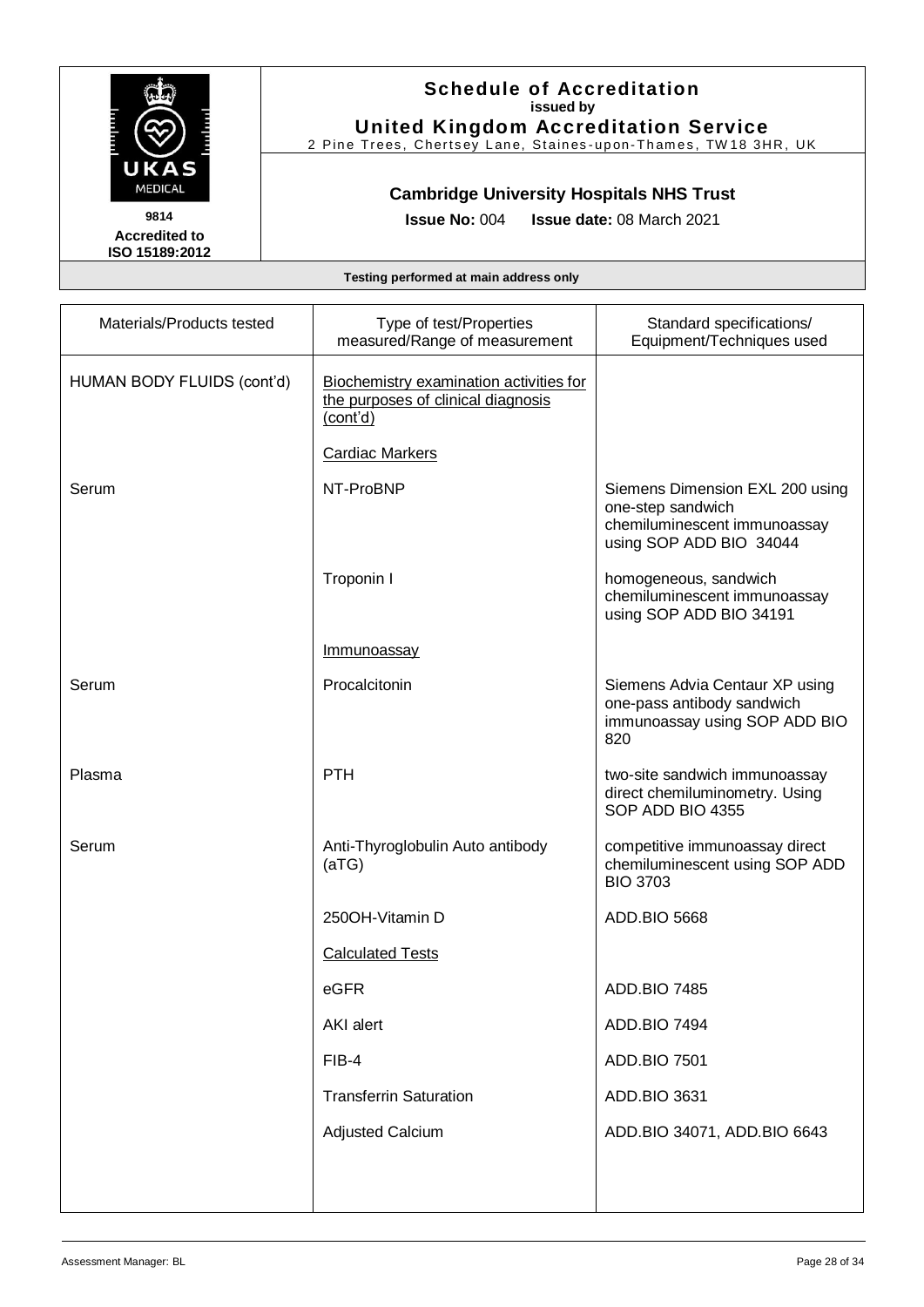

**United Kingdom Accreditation Service** 2 Pine Trees, Chertsey Lane, Staines-upon-Thames, TW18 3HR, UK

### **Cambridge University Hospitals NHS Trust**

**Accredited to ISO 15189:2012**  **Issue No:** 004 **Issue date:** 08 March 2021

| Materials/Products tested  | Type of test/Properties<br>measured/Range of measurement                                  | Standard specifications/<br>Equipment/Techniques used                                                               |
|----------------------------|-------------------------------------------------------------------------------------------|---------------------------------------------------------------------------------------------------------------------|
| HUMAN BODY FLUIDS (cont'd) | Biochemistry examination activities for<br>the purposes of clinical diagnosis<br>(cont'd) |                                                                                                                     |
|                            | <b>Calculated Tests Cont.</b>                                                             |                                                                                                                     |
| Serum                      | Non-HDL Cholesterol                                                                       | <b>ADD.BIO 7090</b>                                                                                                 |
|                            | <b>Metabolic Testing</b>                                                                  |                                                                                                                     |
| Urine                      | Amino Acid Screen                                                                         | ADD.BIO 33944 using thin layer<br>chromatography                                                                    |
| CSF, Plasma, urine         | Amino Acids                                                                               | Biochrom amino acid analyser<br>ADD.BIO 33965 Quantitative amino<br>acid analysis by ion exchange<br>chromatography |
|                            | Metabolic testing (cont'd)                                                                | Documented in house methods and<br>manufacturers' instructions for                                                  |
| Urine, Plasma              | Creatine & Guanidinoacetate                                                               | Tandem mass spectrometer and<br>using SOP ADD.BIO 33973                                                             |
| Plasma                     | Total Homocysteine & methionine                                                           | <b>ADD BIO 33988</b>                                                                                                |
| Urine                      | Sulphocysteine                                                                            | ADD.BIO 34178                                                                                                       |
| Blood spot                 | Acylcarnitines                                                                            | Panthera Puncher equipment and<br>Tandem mass spectrometer using<br>ADD.BIO 33971                                   |
|                            | Phenylanine and Tyrosine for PKU<br>monitoring                                            | ADD.BIO 34055 Expanded<br>newborn screening for IEM by TMS                                                          |
|                            | Galactose-1-Phosphate Uridyl<br>Transferase                                               | Fluoroscan and using SOP<br>ADD.BIO 33936                                                                           |
| Plasma                     | Chitotriosidase                                                                           | ADD.BIO 33938                                                                                                       |
|                            |                                                                                           |                                                                                                                     |
|                            |                                                                                           |                                                                                                                     |
|                            |                                                                                           |                                                                                                                     |
|                            |                                                                                           |                                                                                                                     |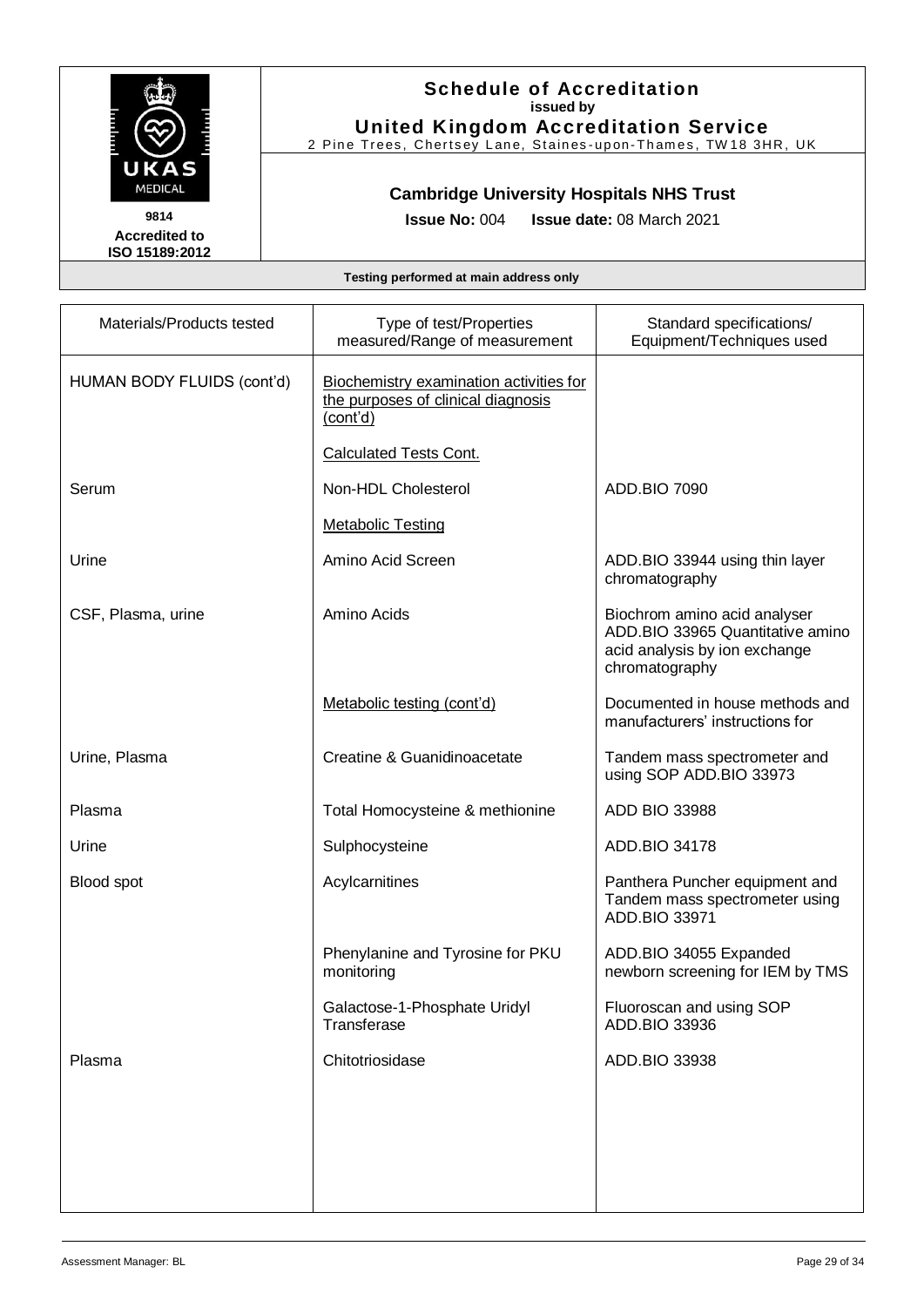

**ISO 15189:2012** 

## **Schedule of Accreditation issued by**

**United Kingdom Accreditation Service** 2 Pine Trees, Chertsey Lane, Staines-upon-Thames, TW18 3HR, UK

### **Cambridge University Hospitals NHS Trust**

**Accredited to** 

**Issue No:** 004 **Issue date:** 08 March 2021

| Materials/Products tested  | Type of test/Properties<br>measured/Range of measurement                                  | Standard specifications/<br>Equipment/Techniques used                                                |
|----------------------------|-------------------------------------------------------------------------------------------|------------------------------------------------------------------------------------------------------|
| HUMAN BODY FLUIDS (cont'd) | Biochemistry examination activities for<br>the purposes of clinical diagnosis<br>(cont'd) |                                                                                                      |
|                            | Metabolic testing (cont'd)                                                                | Documented in house methods and<br>manufacturers' instructions for                                   |
| Urine                      | Glycosaminoglycan Typing                                                                  | Electrophoretic tank using SOP<br>ADD.BIO 33941 two-dimensional<br>glycosaminoglycan electrophoresis |
| Plasma                     | <b>Biotinidase</b>                                                                        | Spectrophotometer using SOP<br>ADD.BIO 33937                                                         |
| Urine                      | Glycosaminoglycans                                                                        | ADD.BIO 33939                                                                                        |
|                            | <b>PBG Quantitation</b>                                                                   | ADD.BIO 34178                                                                                        |
| Plasma                     | Very Long Chain Fatty Acids                                                               | Agilent GC-MS using SOP ADD<br><b>BIO 33970</b>                                                      |
| Urine                      | Organic Acids- Qualitative<br>Orotate- Quantitative<br>Methylmalonic Acid- Quantitative   | ADD.BIO 33940                                                                                        |
| <b>Whole Blood</b>         | Ciclosporin                                                                               | Tandem mass spectrometer using<br>SOP ADD BIO 33992                                                  |
|                            | Sirolimus                                                                                 |                                                                                                      |
|                            | Tacrolimus (FK506)                                                                        |                                                                                                      |
|                            | Endocrinology                                                                             |                                                                                                      |
| Urine                      | 5HIAA                                                                                     | Tandem mass spectrometer using<br>SOP ADD.BIO BGU by LCMSMS                                          |
|                            | Metanephrines                                                                             | SOP ADD.BIO 470 by LC MSMS<br>using Gilson 215 SPE station                                           |
| Serum                      | 17 Hydroxy Progesterone                                                                   | SOP ADD BIO 1988 and ADD.BIO<br>368 SOP: 5500 Mass Spec<br>maintenance                               |
|                            |                                                                                           |                                                                                                      |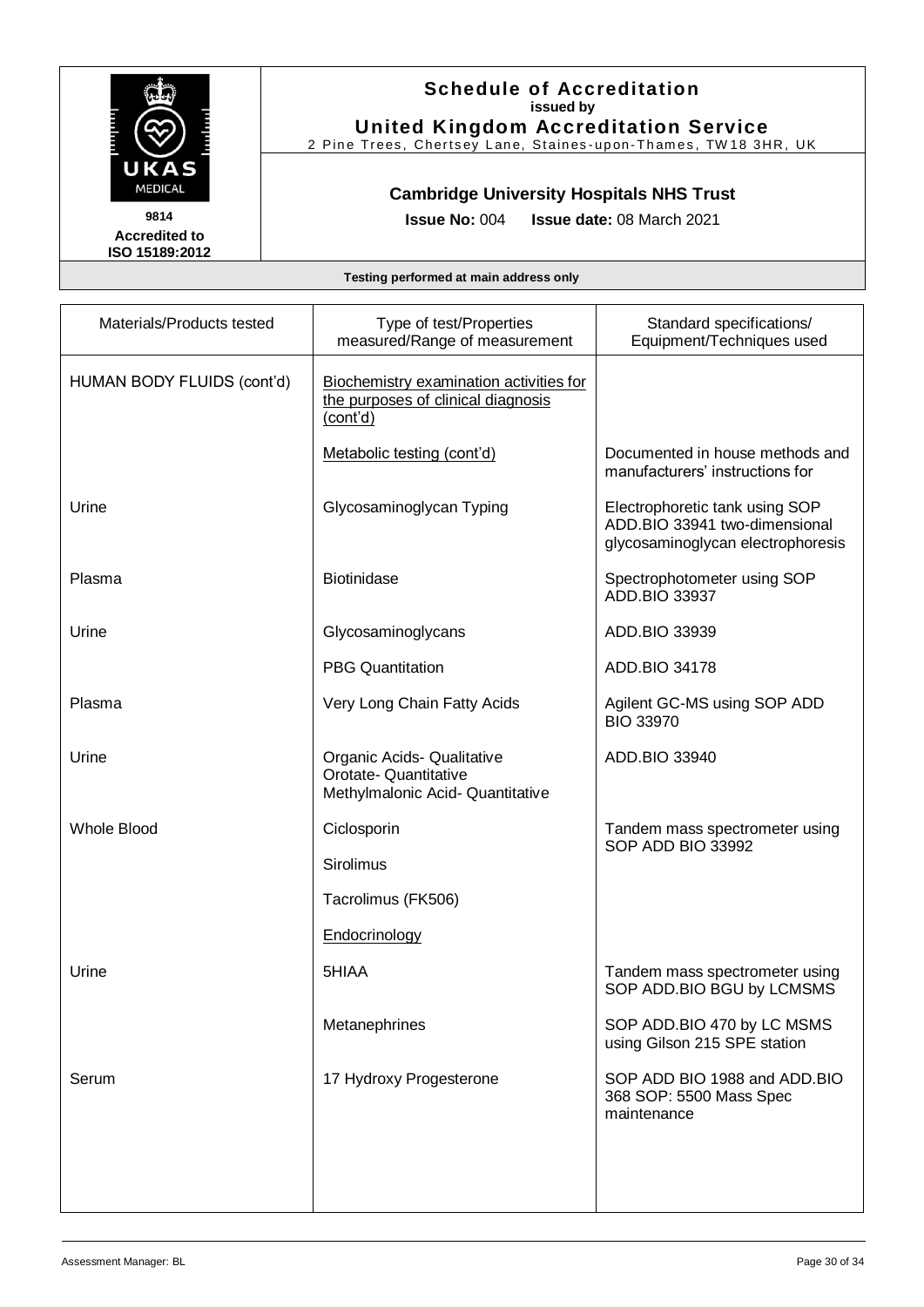

## **Schedule of Accreditation issued by**

**United Kingdom Accreditation Service** 2 Pine Trees, Chertsey Lane, Staines-upon-Thames, TW18 3HR, UK

### **Cambridge University Hospitals NHS Trust**

**Issue No:** 004 **Issue date:** 08 March 2021

| Materials/Products tested  | Type of test/Properties<br>measured/Range of measurement                                  | Standard specifications/<br>Equipment/Techniques used                                                                                                 |
|----------------------------|-------------------------------------------------------------------------------------------|-------------------------------------------------------------------------------------------------------------------------------------------------------|
| HUMAN BODY FLUIDS (cont'd) | Biochemistry examination activities for<br>the purposes of clinical diagnosis<br>(cont'd) |                                                                                                                                                       |
|                            | Endocrinology (cont'd)                                                                    | Documented in house methods and<br>manufacturer's instructions for                                                                                    |
|                            | 25 Hydroxy Vitamin D                                                                      | ADD.BIO 34143                                                                                                                                         |
| Plasma                     | Aldosterone                                                                               | ADD.BIO 3266 SOP: Aldosterone<br>by LC-MS                                                                                                             |
| Serum                      | Androstenedione                                                                           | ADD.BIO 2387 SOP:<br>Androstenedione by LC-MS                                                                                                         |
|                            | Cortisol                                                                                  | ADD.BIO 446 SOP: Mass Spec<br>Serum Cortisol                                                                                                          |
|                            | Testosterone                                                                              | ADD.BIO 146 SOP: Testosterone<br>by Tandem Mass Spec                                                                                                  |
| Urine                      | <b>Free Cortisol</b>                                                                      | ADD.BIO 181 SOP: Urine Cortisol<br>by Mass Spec ADD.BIO 34215                                                                                         |
| Plasma                     | <b>ACTH</b>                                                                               | Siemens Immulite 2000 and using<br>SOP ADD.BIO 33894 SOP: ACTH<br>by IMMULITE 2000 ADD.BIO<br>33922 SOP: Immulite 2000<br>Operation SOP ADD.BIO 33896 |
| Serum                      | <b>DHEA Sulphate</b>                                                                      | ADD.BIO 33922                                                                                                                                         |
|                            | Growth Hormone                                                                            | ADD.BIO 33897                                                                                                                                         |
|                            | Sex Hormone Binding Globulin                                                              | ADD.BIO 16064                                                                                                                                         |
|                            | <b>Thyroxine Binding Globulin</b>                                                         | ADD.BIO 34221                                                                                                                                         |
|                            | Erythropoietin                                                                            | ADD.BIO 6636                                                                                                                                          |
|                            | Thyroid Stimulating Immunoglobulins                                                       | ADD.BIO 6337                                                                                                                                          |
|                            |                                                                                           |                                                                                                                                                       |
|                            |                                                                                           |                                                                                                                                                       |
|                            |                                                                                           |                                                                                                                                                       |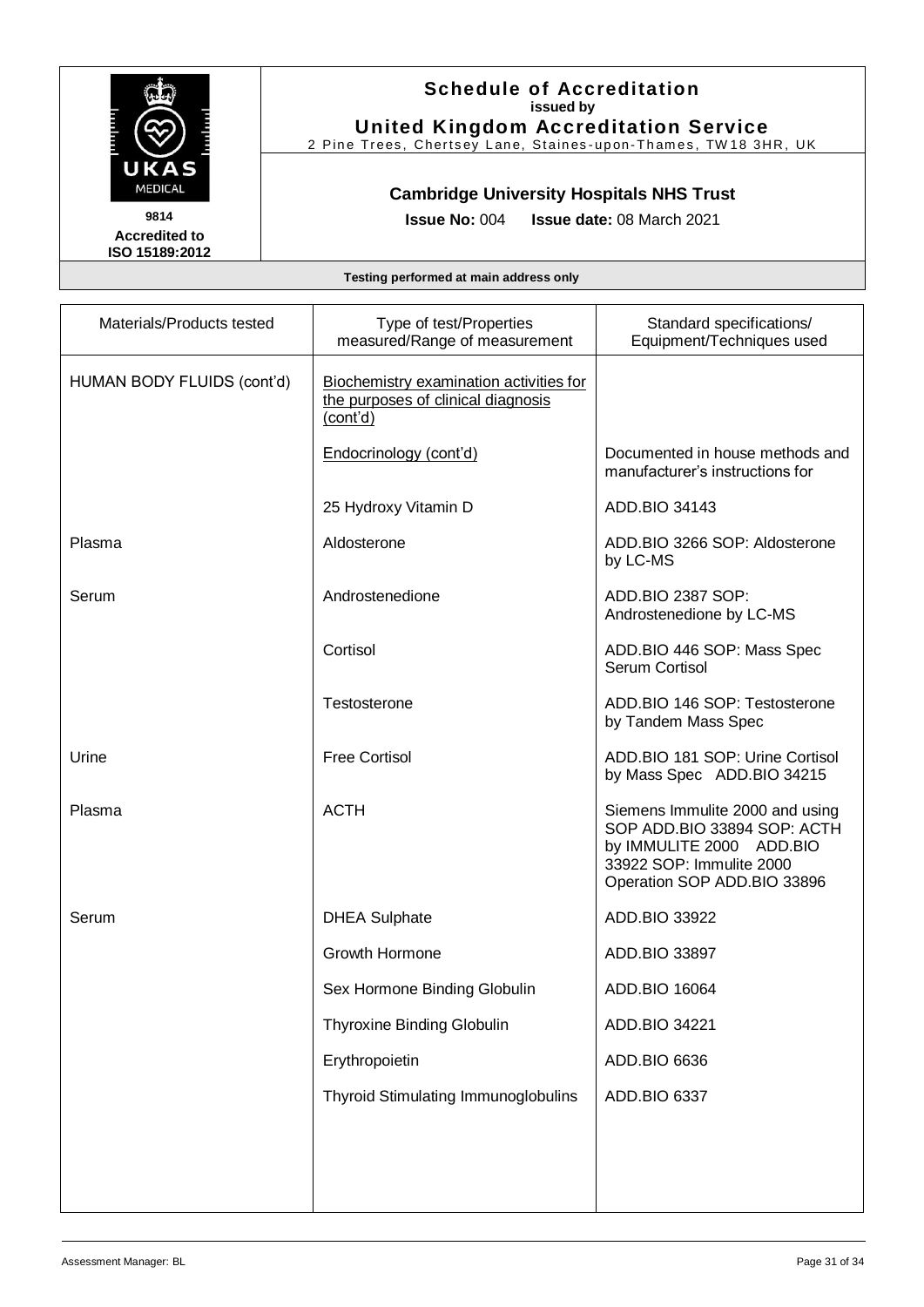

## **Schedule of Accreditation issued by**

**United Kingdom Accreditation Service** 2 Pine Trees, Chertsey Lane, Staines-upon-Thames, TW18 3HR, UK

### **Cambridge University Hospitals NHS Trust**

**Issue No:** 004 **Issue date:** 08 March 2021

| Materials/Products tested  | Type of test/Properties<br>measured/Range of measurement                                  | Standard specifications/<br>Equipment/Techniques used                                                                                                                                                                   |
|----------------------------|-------------------------------------------------------------------------------------------|-------------------------------------------------------------------------------------------------------------------------------------------------------------------------------------------------------------------------|
| HUMAN BODY FLUIDS (cont'd) | Biochemistry examination activities for<br>the purposes of clinical diagnosis<br>(cont'd) |                                                                                                                                                                                                                         |
|                            | Endocrinology (cont'd)                                                                    | Documented in house methods and<br>manufacturer's instructions for                                                                                                                                                      |
|                            | <b>Antenatal &amp; Newborn Screening</b>                                                  | Documented in-house methods to<br>meet the requirements of the Foetal<br>Anomaly Screening Programme<br>defined in the July 2018 'NHS<br>Foetal Anomaly Screening<br>Programme: laboratory QA<br>evidence requirements' |
|                            |                                                                                           | Perkin Elmer AutoDELFIA using<br>SOP ADD.BIO 16036 AutoDELFIA<br>maintenance and SOP ADD.BIO<br>16026 AutoDELFIA Operation                                                                                              |
|                            | Free B HCG (DOWNS 1ST Trimester)                                                          | ADD.BIO 33901 SOP: freeBhCG<br><b>DOWNS</b>                                                                                                                                                                             |
|                            | PAPP-A (DOWNS 1ST Trimester)                                                              | ADD.BIO 33900                                                                                                                                                                                                           |
|                            | Free beta hCG Subunit (Tumour<br>marker)                                                  | ADD.BIO 16048                                                                                                                                                                                                           |
|                            | Free T4                                                                                   | ADD.BIO 16045                                                                                                                                                                                                           |
| Serum                      | <b>TOTAL T4</b>                                                                           | SOP ADD.BIO 16036                                                                                                                                                                                                       |
|                            | <b>TSH</b>                                                                                | ADD.BIO 16068                                                                                                                                                                                                           |
|                            | Intact HCG (DOWNS 2nd Trimester)                                                          | ADD.BIO 16047                                                                                                                                                                                                           |
|                            | Intact hCG (Tumour marker)                                                                | ADD.BIO 16048                                                                                                                                                                                                           |
|                            | AFP (DOWNS 2nd Trimester)                                                                 | ADD.BIO 33905                                                                                                                                                                                                           |
| Serum                      | Unconjugated Estriol (Down's 2nd<br>Trimester)                                            | ADD.BIO 33906                                                                                                                                                                                                           |
|                            | <b>High Sensitivity PSA</b>                                                               | ADD.BIO 16059                                                                                                                                                                                                           |
|                            |                                                                                           |                                                                                                                                                                                                                         |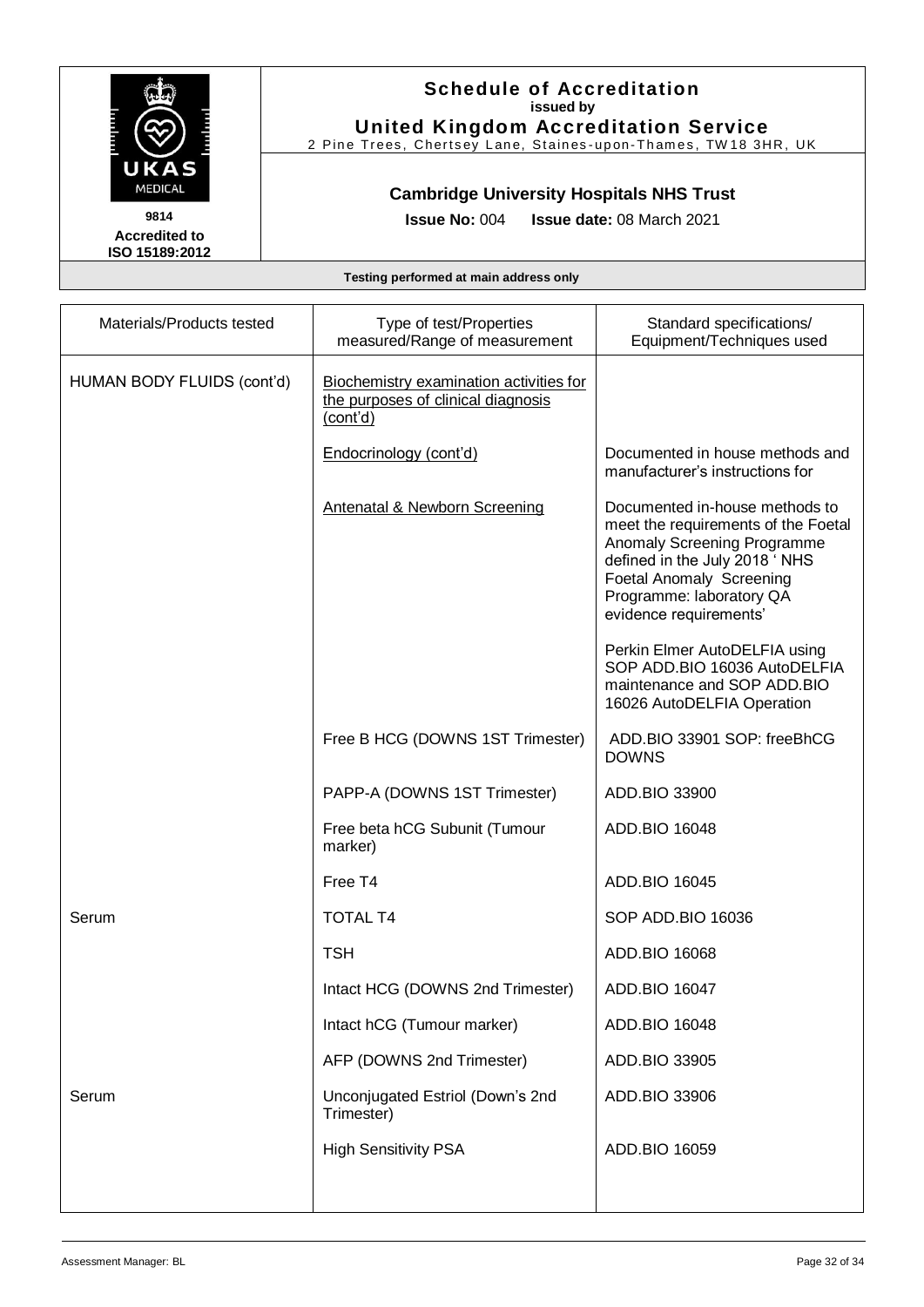

**United Kingdom Accreditation Service** 2 Pine Trees, Chertsey Lane, Staines-upon-Thames, TW18 3HR, UK

### **Cambridge University Hospitals NHS Trust**

**Accredited to ISO 15189:2012**  **Issue No:** 004 **Issue date:** 08 March 2021

| Materials/Products tested      | Type of test/Properties<br>measured/Range of measurement                                  | Standard specifications/<br>Equipment/Techniques used                                                                                              |
|--------------------------------|-------------------------------------------------------------------------------------------|----------------------------------------------------------------------------------------------------------------------------------------------------|
| HUMAN BODY FLUIDS (cont'd)     | Biochemistry examination activities for<br>the purposes of clinical diagnosis<br>(cont'd) |                                                                                                                                                    |
|                                | Endocrinology (cont'd)                                                                    | Documented in house methods and<br>manufacturer's instructions for                                                                                 |
| Faeces                         | Calprotectin                                                                              | Dynex DS2 using SOP ADD.BIO<br>2935 DS2 ELISA Processor<br>ADD.BIO 34219 SOP: Faecal<br>Calprotectin                                               |
|                                | Elastase                                                                                  | V-MAX plate reader using SOP<br>ADD.BIO 16013                                                                                                      |
| Plasma                         | Metanephrines                                                                             | ADD.BIO 34064                                                                                                                                      |
| Whole blood                    | HbA1c                                                                                     | Tosoh G8 and using SOP ADD.BIO<br>2223                                                                                                             |
|                                | HbA1c                                                                                     | <b>Siemens Dimension EXL</b><br>Immunoassay and using SOP<br><b>ADD.BIO 2222</b>                                                                   |
| Serum                          | IGF <sub>1</sub>                                                                          | Diasorin Liaison using SOP<br>ADD.BIO 2260 SOP: CBAL<br>Diasorin Liaison XL Routine Use                                                            |
|                                |                                                                                           | ADD.BIO 2081 SOP: DiaSorin<br>Liaison IGF1                                                                                                         |
| Lithium Heparin Plasma (serum) | Insulin<br>C-Peptide                                                                      | SOP ADD.BIO 16090<br>SOP ADD.BIO.16020                                                                                                             |
| Serum                          | Renin (immunoassay)                                                                       | ADD.BIO 16062                                                                                                                                      |
|                                | Inhibin (DOWNS 2nd Trimester)                                                             | Beckman Access and using SOP<br>ADD.BIO 2809 SOP: Access 2<br>Operation and Maintenance and<br>ADD.BIO 2838 SOP: Inhibin A for<br>Down's screening |
|                                |                                                                                           |                                                                                                                                                    |